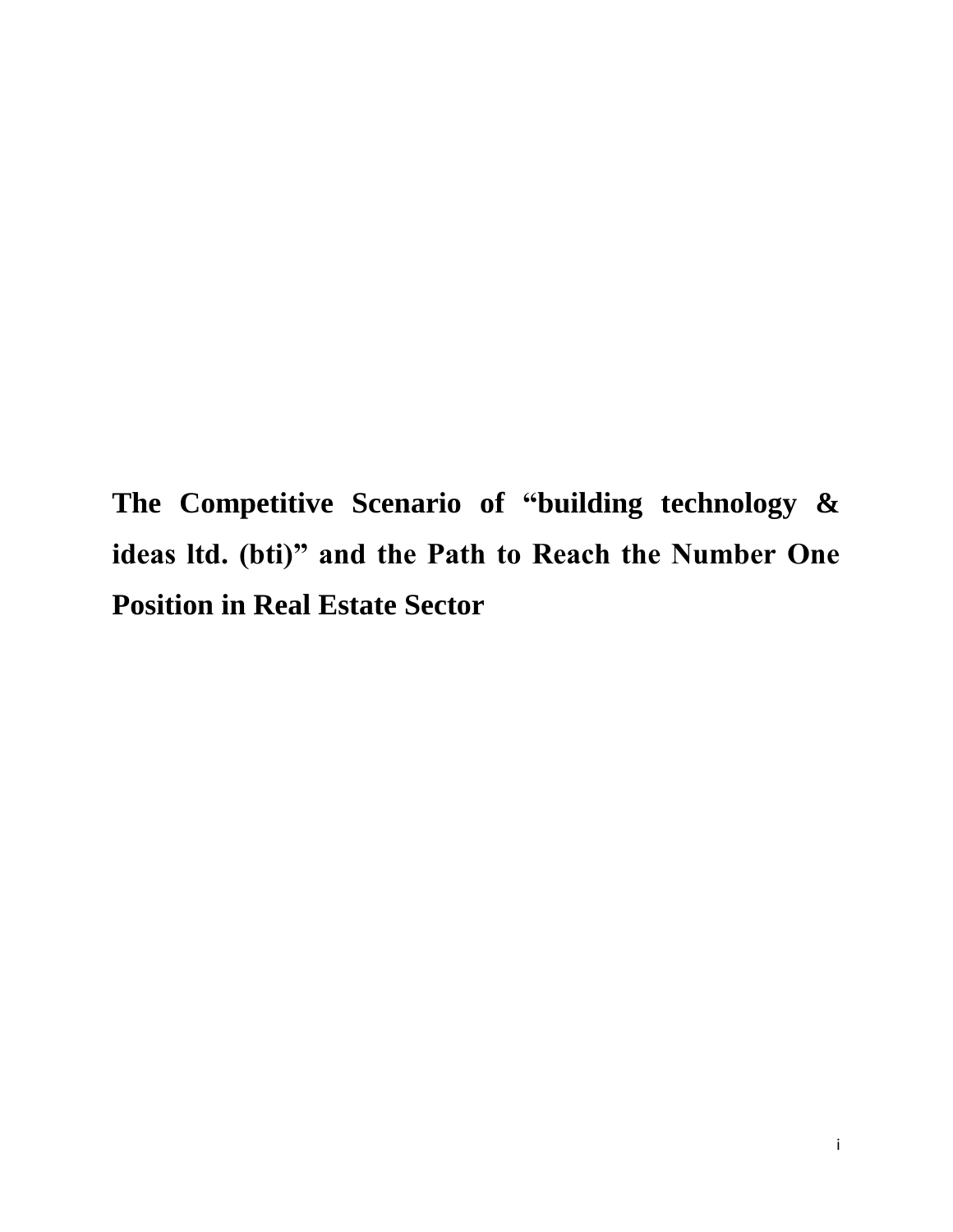**The Competitive Scenario of "building technology & ideas ltd. (bti)" and the Path to Reach the Number One Position in Real Estate Sector**



# SUBMITTED TO: SUBMITTED BY:

# **Mr. Shawkat Kamal**

Assistant Professor

BRAC Business School

BRAC University

### **Md. Julker Nine**

ID- 09304139

BRAC Business School

BRAC University

Date of Submission: 18 Aug, 2013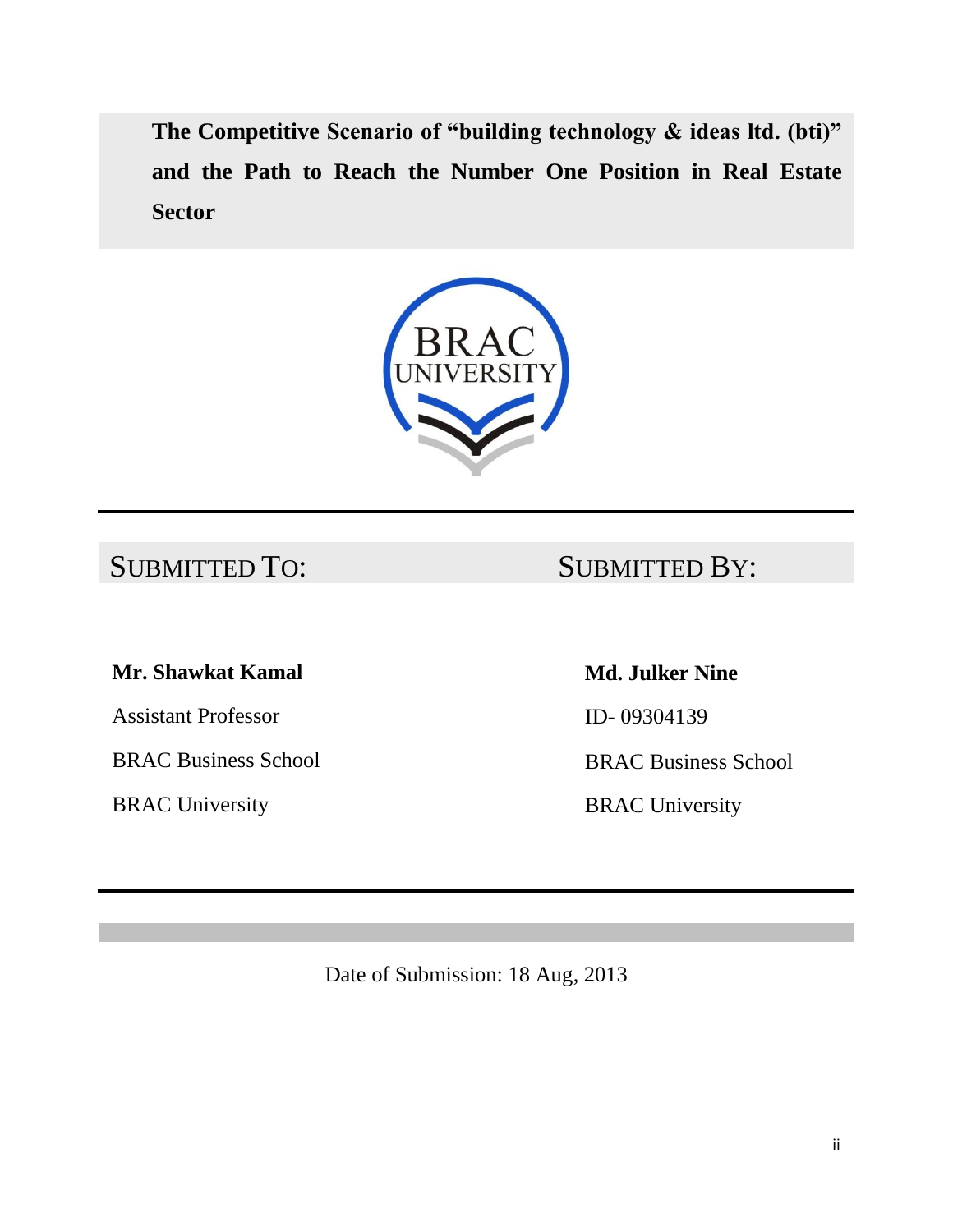#### **Letter of Transmittal**

#### **18 Aug, 2013**

**Mr. Shawkat Kamal** Assistant Professor BRAC Business School BRAC University 66 Mohakhali, Dhaka-1212 **Subject: Submission of Internship Report.**

Dear **Sir**,

It is a great pleasure and privilege to present the internship report titled **"**The competitive scenario of bti  $\&$  the path to reach the number one position in real estate sector" which was assigned to me as an important requirement for the completion of Bachelor of Business Administration degree.

Throughout the study I have tried with the best of my capacity to accommodate as much information and relevant issues as possible and tried to follow the instructions as you have suggested. I tried my best to make this report as much informative as possible.

I am grateful to you for your guidance and kind cooperation at every step of my endeavor on this report. I shall remain deeply grateful if you kindly take some pen to go through the report and evaluate my performance.

Thank you

Sincerely

Md. Julker Nine ID: 09304139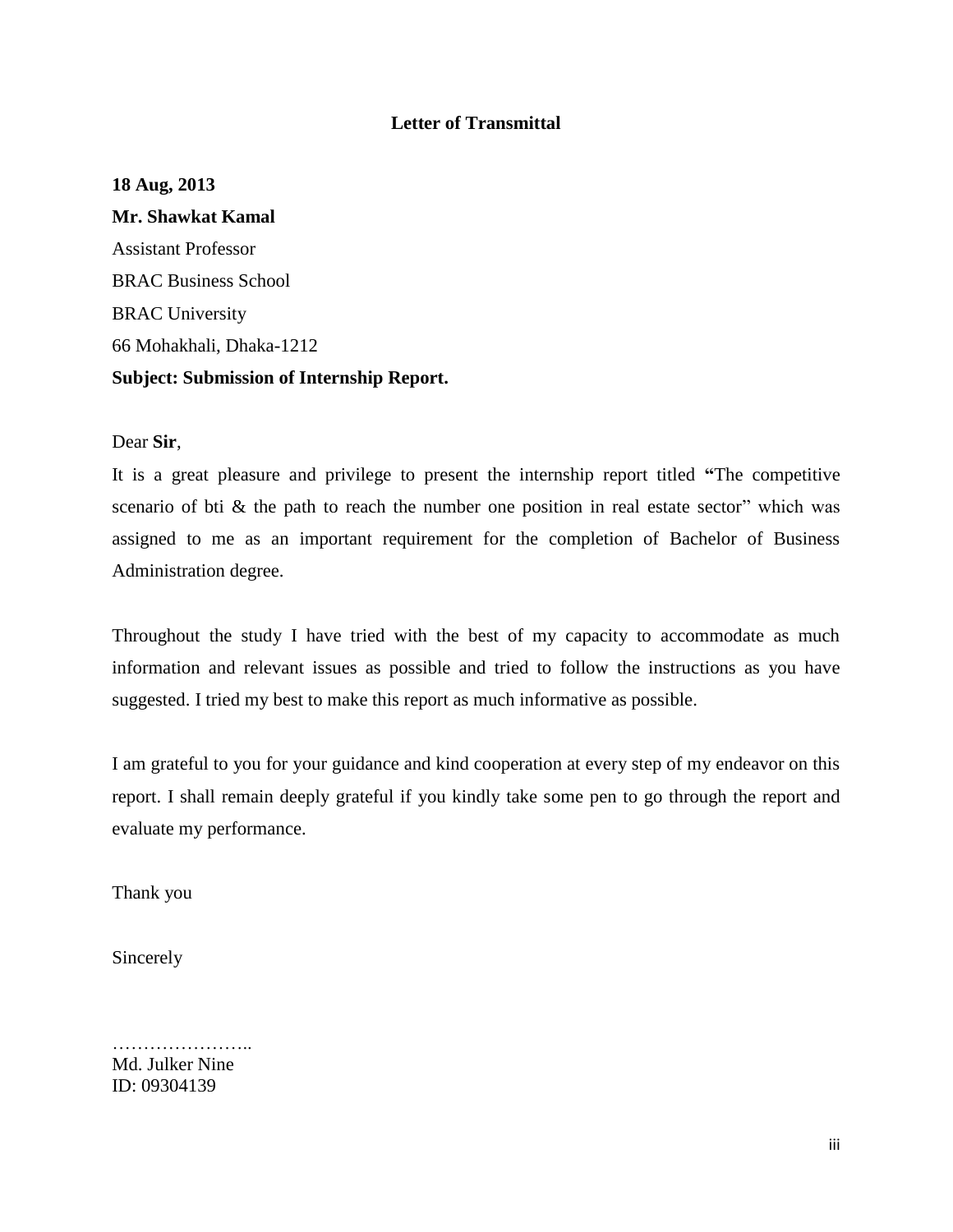#### **Acknowledgement**

For the completion of this report, assistance of many individuals was required. Among all of them, it was my internship supervisor **Mr. Shawkat Kamal**, who played the pivotal role by giving me an insight of preparing the affiliation report on this topic and also providing a guideline of preparing this Plan. I would like to express my profound indebtedness and thanks to him for his valuable advice that helped greatly in preparing this report.

This report reflects inspiration and efforts of some people. The people who never appear in the picture but always provide support from behind. Special thanks to **Mr. Wahedul Islam** for helping me in every moment to understand the concept of this topic which I have chosen while I work at **bti** as an internee. Also thanks to my friends who help me by providing various data and for support regarding this topic. I hereby acknowledge their contribution, which gave different dimension on my study, without which this report would be quite impossible to prepare.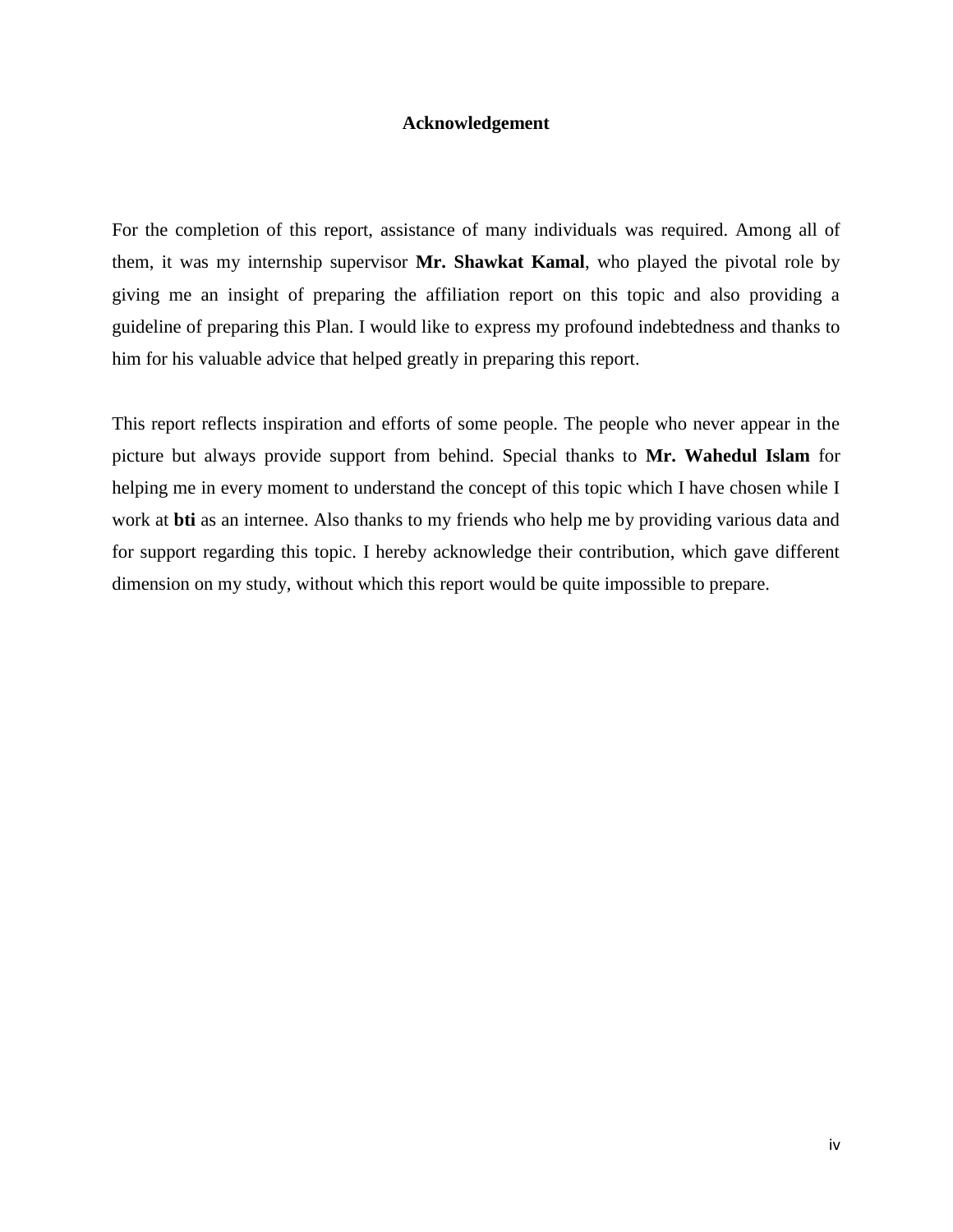### **Table of Contents**

| <b>Chapter 1: Introduction</b>                                             |                |
|----------------------------------------------------------------------------|----------------|
| 1.1 Rationale                                                              | 1              |
| 1.2 Company Overview                                                       | $\overline{2}$ |
| 1.3 Objectives                                                             | 10             |
| <b>Chapter 2: Activities Undertaken</b>                                    |                |
| 2.1 Work related                                                           | 11             |
| <b>Chapter 3: The Competitive Scenario</b>                                 |                |
| 3.1 Remark on bti competitors                                              | 19             |
| 3.2 Survey on bti Grand Apartment In-house Fair                            | 20             |
| <b>Chapter 4: Organization</b>                                             |                |
| 4.1 Customer Club                                                          | 24             |
| 4.2 Other Activities                                                       | 26             |
| <b>Chapter 5: Challenges and Proposed Course of Action for Improvement</b> |                |
| 5.1 Observed in the Organization                                           | 28             |
| <b>Chapter 6: Internship Experience</b>                                    |                |
| <b>Chapter 7: Recommendation</b>                                           |                |
| <b>Chapter 8: Conclusion</b>                                               |                |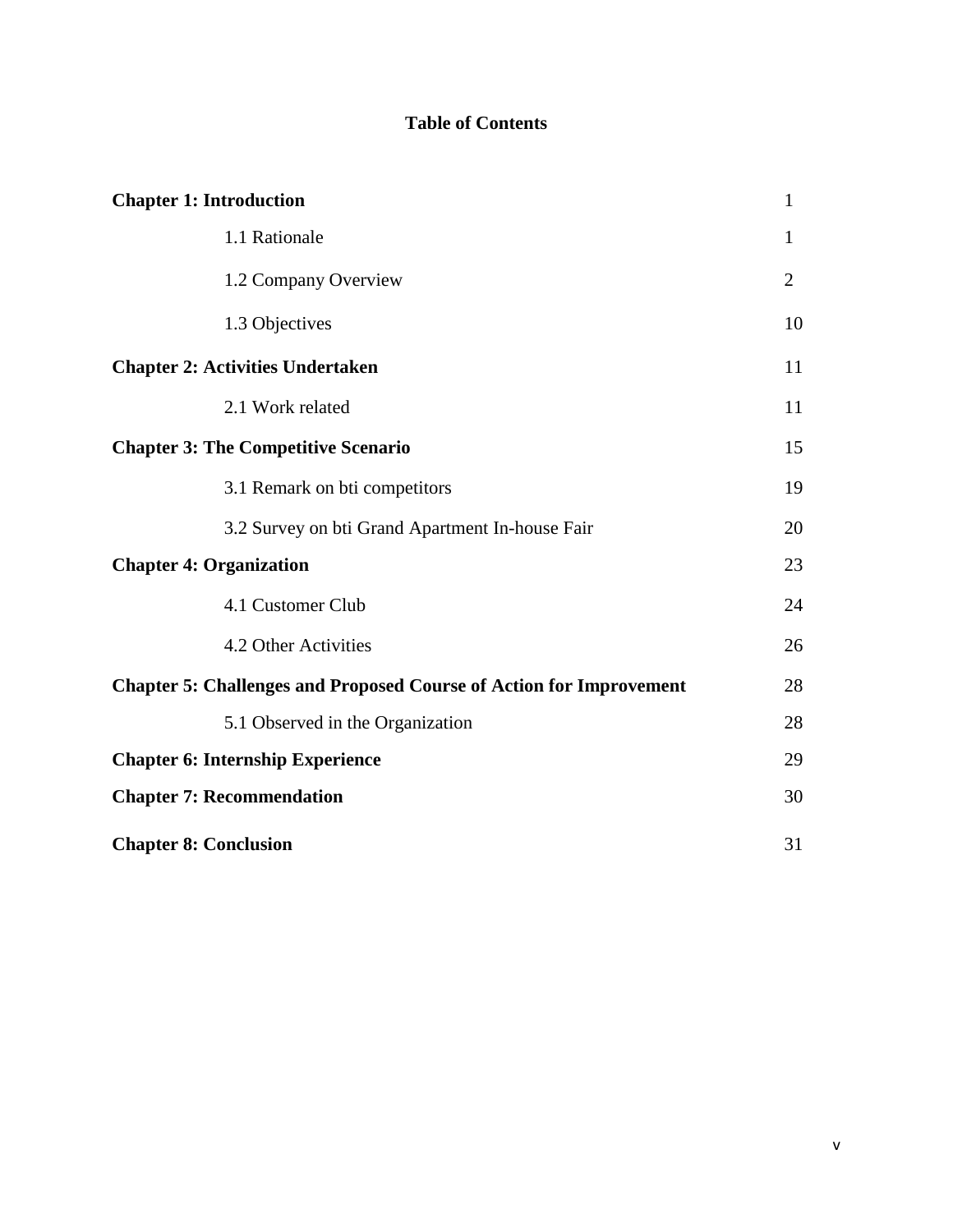#### **Executive Summary**

**bti** is the pioneer real estate company among all real estate companies. It starts its journey since 1984. Its main products are flats and commercial space. But is has its sister concerns also. It has two categories of products. One is Premium collection which is segmented for upper class people. Another is classic collection segmented for upper middle class and middle class people. There is also an option for investors. Those who want to invest they can take the GO (Group Ownership) service.

Since 1984 **bti** is relentlessly in top position for their all amenities and features. The most important thing is the commitment with their customers and landowners. They always try to keep the promise once they grant.

They have every separate department for different division of work to support the whole organization. Their construction department is very effective and every employee are experienced and trained.

Their Customer Service Department is 24 hours available for their every customer for any kind of service. Sales department is also very strong. Marketing and Brand department is like the heart of **bti**. They are responsible for the publicity of **bti** towards the mass media. They arrange all the events like Art Competition, Treasure Hunt quiz contest, Corporate Central meeting, Grand Apartment Fair etc.

They have come with a very innovative service for their customers from Customer Club and Corporate Marketing.

With the products beyond imagination and the ground-breaking services **bti** is always one step ahead and be one of the most unique among the real estate company.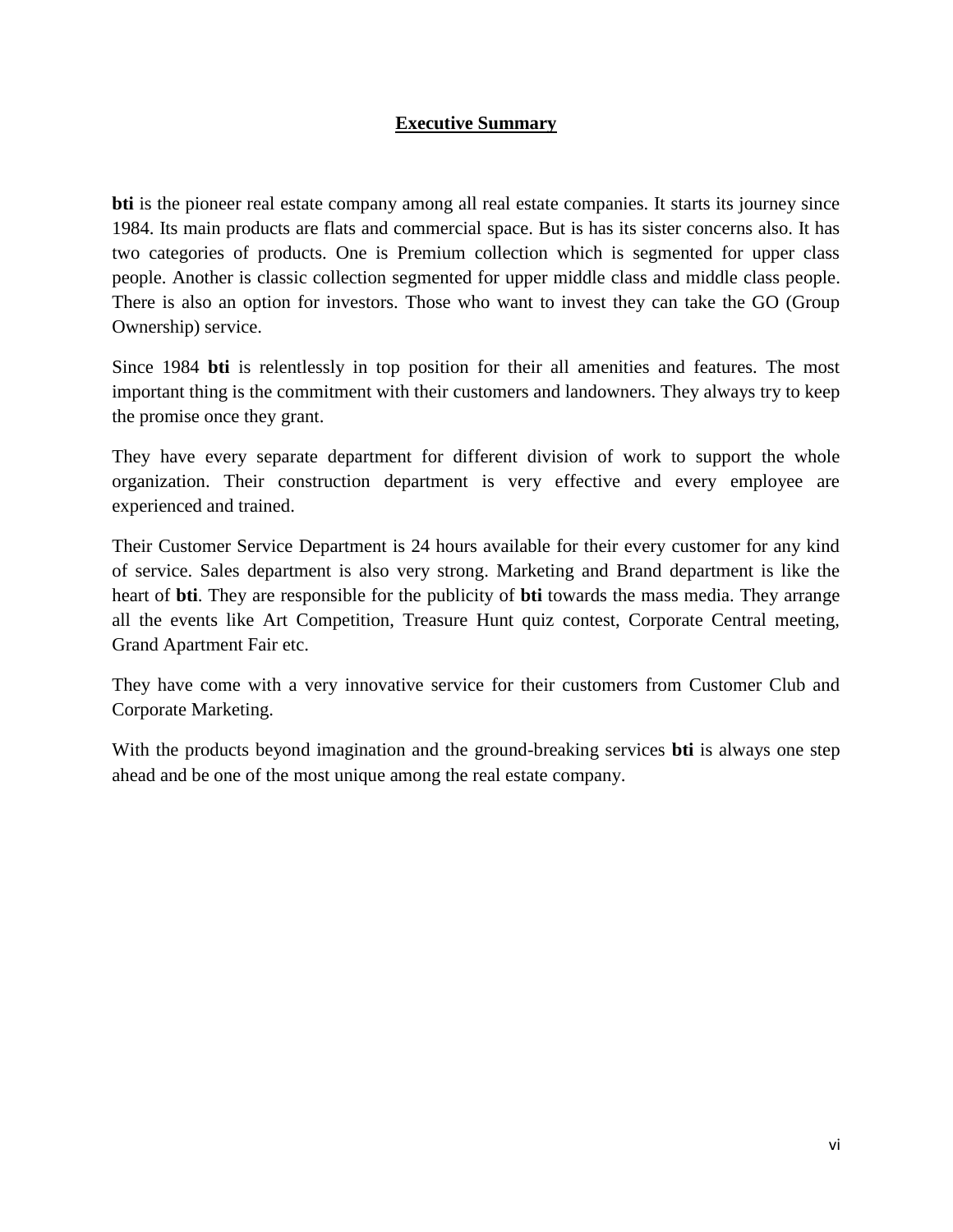# **Chapter1: Introduction**

# **1.1 Rationale**

As my major is marketing so I wanted to work in such an organization where I would get chance to learn actual marketing related activities. Real Estate sector is word wide infinite sector and in Bangladesh it has huge prospect. Among all realtors **bti** is the pioneer. I am very lucky that I got internship opportunity here and I believe these will be very helpful for my future career.

The report title matches with the affiliation I currently have with building technology  $\&$  ideas and also is referred by honorable supervisor for the said issue. Marketing and Brand department is a very important issue in an organization and there has not been much exploration done, hence it is a great opportunity to lay a light on the subject and leave detailed information for future followers. Time constraints have forced the circumstances to select an affiliation report over a research report.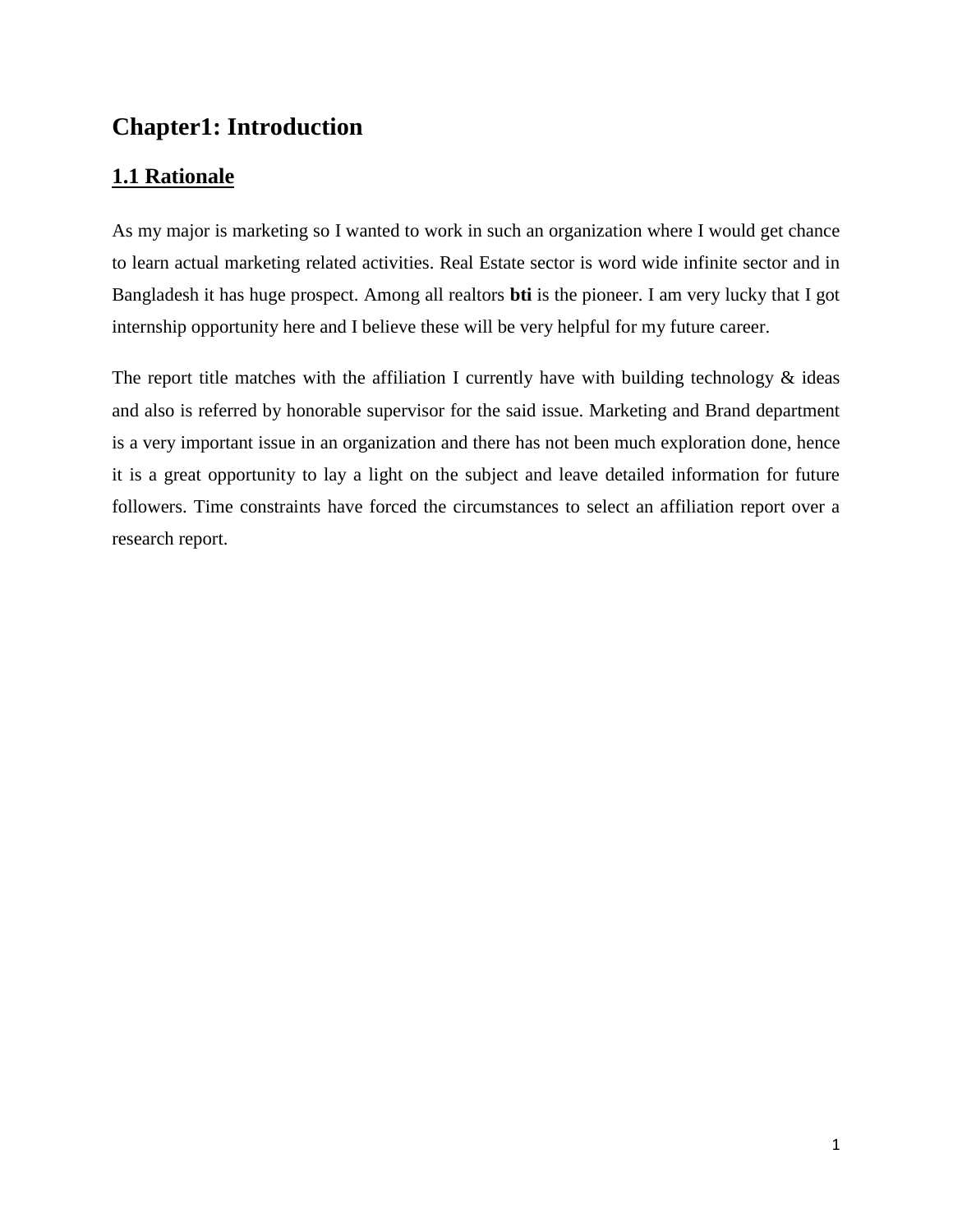### **1.2 Company Overview**

building technology and ideas ltd. (**bti**) established in 1984 is a pioneer Real Estate Developer in Bangladesh. Almost three decades have passed since our humble beginnings. All these years have been used wisely to ensure that **bti** grows into a leading name in this sector.

building technology and ideas ltd. is one of the founder member of REHAB- Real Estate Housing Association of Bangladesh and the first real estate company in Bangladesh to be awarded with the internationally recognized ISO 9001-2000 certification for quality in 'Design and Construction of Buildings'. They have expanded their operation from Dhaka to Chittagong and plan to rapidly spread to the other major cities of Bangladesh.

To achieve professionalism in this trade that is beyond comparison; to ensure that they remain the best in this industry; to raise the importance of [customer care](http://btibd.com/customer-info) to a level that stays unparalleled in this sector, they have worked very hard over the last three decades. That is how they do business – by working on [strengths](http://btibd.com/strengths) and overcoming weaknesses. To achieve all of the above, they have on board a team of dedicated and highly skilled designers, architects, engineers, planners, creative minds – all working singularly towards the same goal of creating a home where people will be happy.

At **bti**, the quality is of utmost importance and that is the predominant factor in the design and [construction](http://btibd.com/wp-content/themes/DeepFocus/images/Structural-and-Engineering.jpg) department. As design and construction is the backbone of this business and both of these go hand in hand, one complimenting the other, the aim is to perfect themselves in both so as to deliver top class apartments that actual people demand.

Reality also dictates the importance of aesthetics and beauty in their lives, so delivering apartment buildings which stand out amongst the regular and mundane surroundings in the city, distinguishes bti from others in the real estate industry in Bangladesh. Beautiful buildings in a variety of styles ranging from classical to contemporary dominate the radar of [bti collection.](http://btibd.com/bti-collection)

**bti** like to keep up with changing times; hence though functionality and maximum utilization of space is one of the underlying factors in all the designs, they are constantly working towards introducing new features and facilities in all projects and backing them with equally strong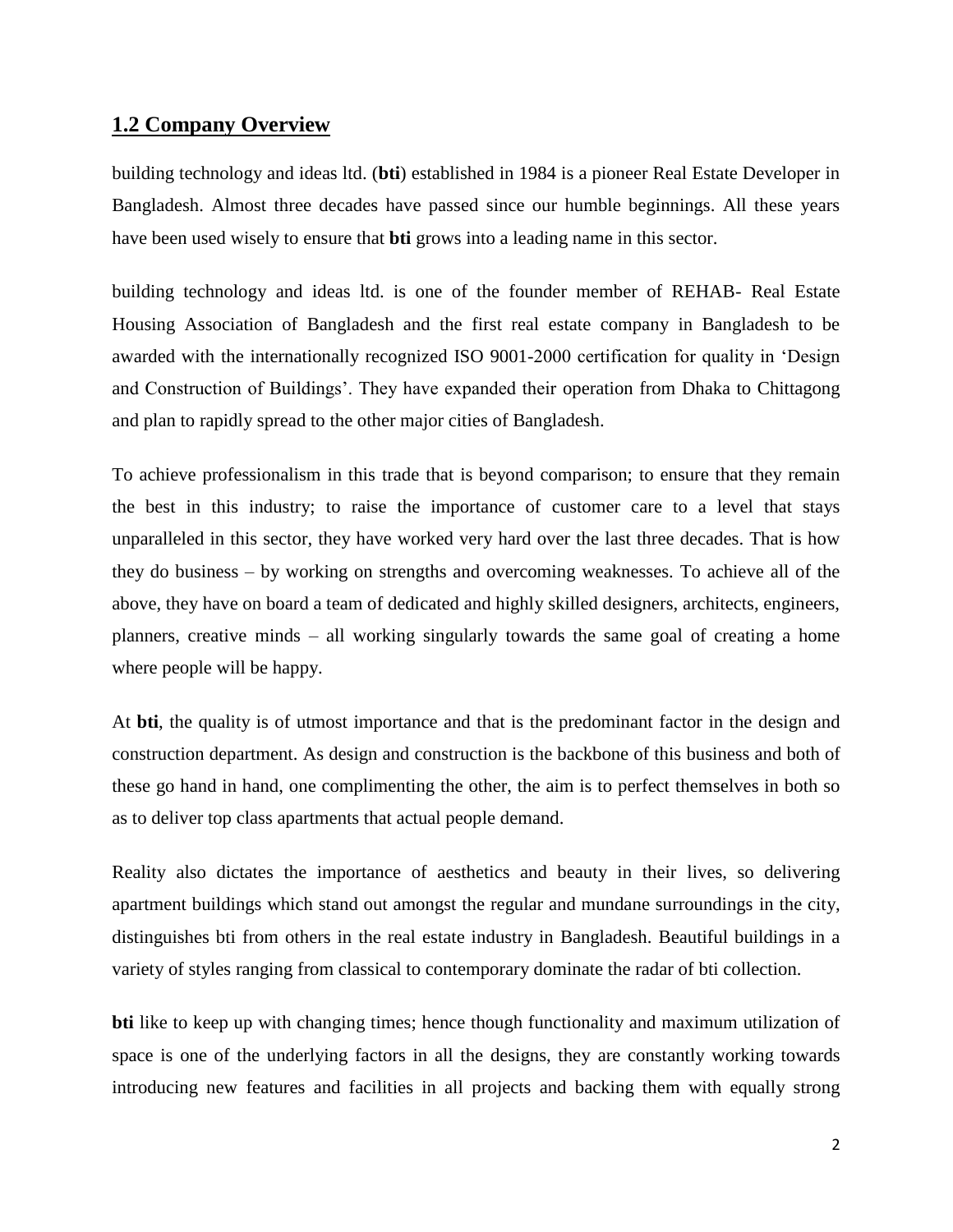construction so that they can provide you, our customers, a safe haven in their homes. They are also constantly working towards helping save the environment through artistically landscaped rooftops with lush greenery, introducing features like rainwater harvesting, encouraging the use of solar panels and offering our customers smart choices. They encourage customers to look after the environment in whatever way they can.

In addition to the emphasis on design and construction, they are very particular about the standard of safety in our buildings. Conforming to the new Dhaka Mohanagar Imarat Nirman Bidhinmala 2008 and keeping environment and safety aspects in mind, a properly designed means of fire escape staircase is ensured as a measure of safety against plausible fire hazards.

To bolster the core values of quality and excellence, they have had on board a team of dedicated and skilled professionals consisting of architects, engineers, designers, planners etc. all contributing towards the growth and success of **bti**. It should be noted here that the contribution of their dedicated team has enabled **bti** to be the first construction company of Bangladesh to be awarded with the internationally recognized ISO 9001: 2000 certification for quality in "Design and Construction of Buildings" in the year 1998.

#### **Mission**

To make home ownership a joyful experience and become a most preferred brand.

#### **Values**

- We always work with unyielding sincerity to achieve our customer's satisfaction.
- We never let profit conflict in the way of doing what is right for our customers, our employees and our external stakeholders.
- We work towards the development and empowerment of our human resource.
- We provide a rich and enjoyable working environment for our team and always reward meritocracy.
- We trust each other and always maintain the highest degree of integrity and ethics in our work.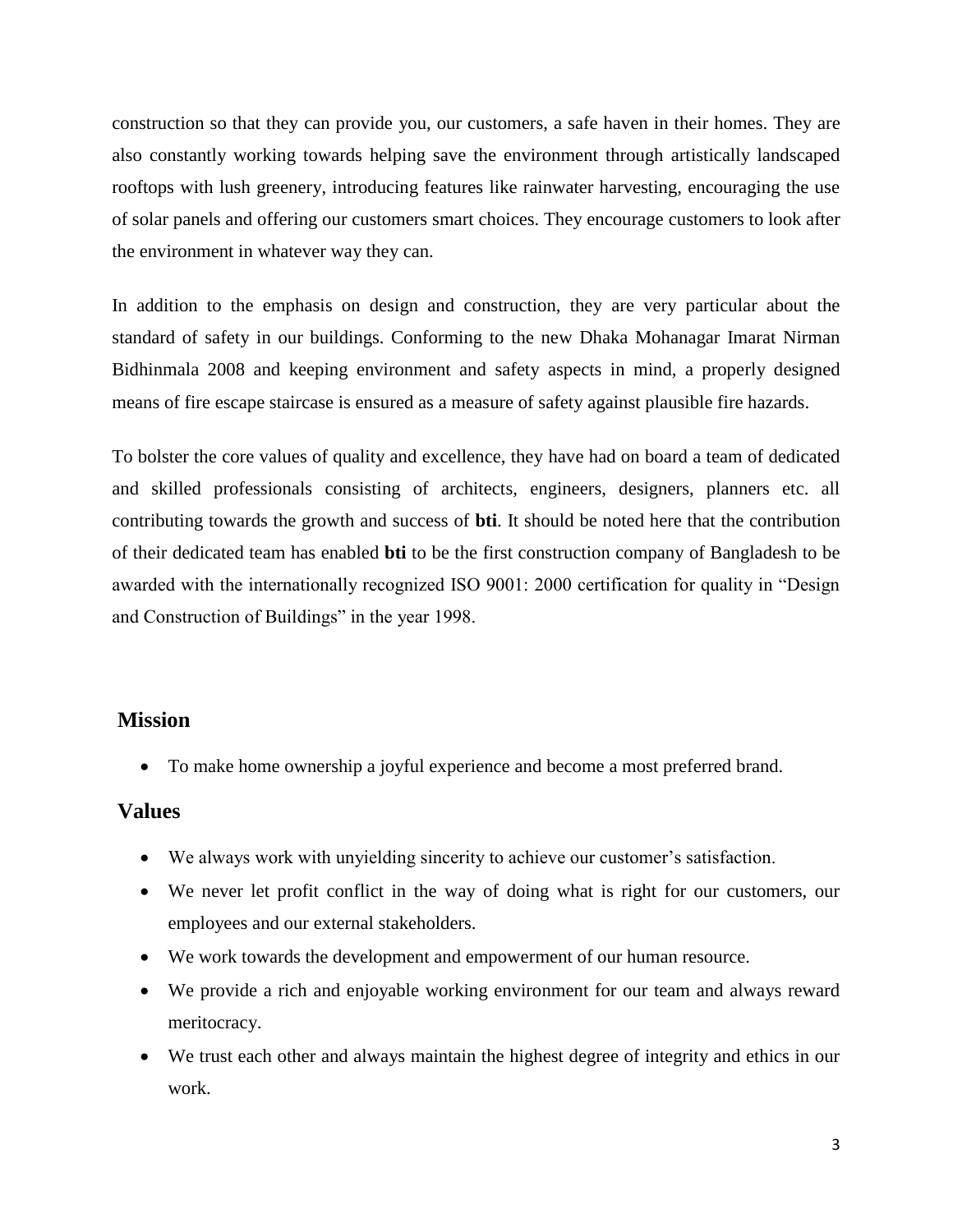- We practice a culture of CANDOR and a BOUNDARYLESS approach where everyone**,**  irrespective of designation or department**,** feels free to express them and thus ideas flow freely.
- We are passionate about excellence and bureaucracy is our enemy.

# **Corporate Vision**

- We will always be the ‗top of mind' brand in the real estate industry of Bangladesh.
- We will expand our operations to all the major cities in Bangladesh.
- We will always try to exceed our customer's expectation about the quality of our product and our service.
- We will constantly seek out new challenges and new business opportunities.
- We will always strive to be the leader in all our business endeavors.
- We will be responsible corporate citizens of Bangladesh and positively contribute towards the economic growth of our country.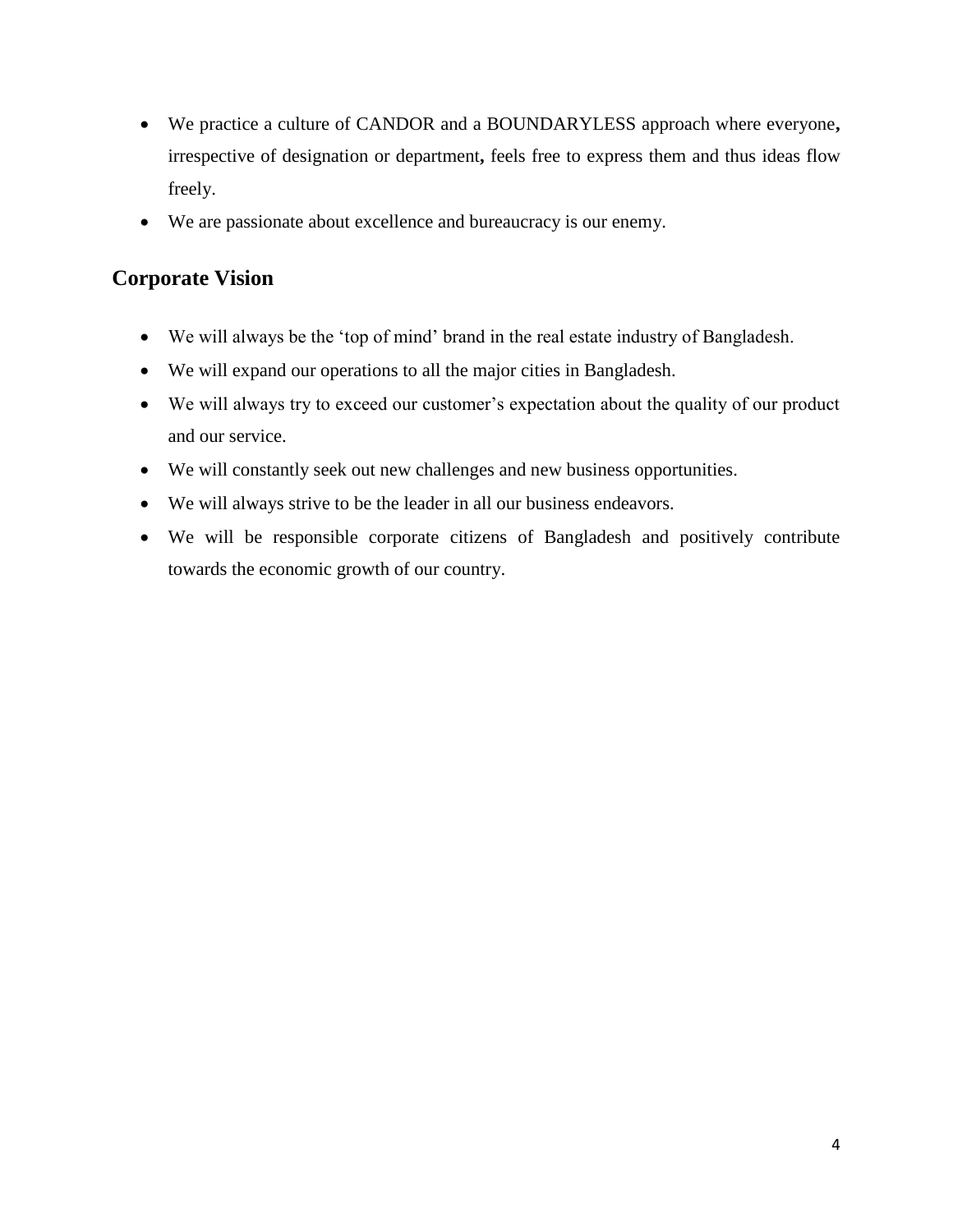## **bti Collection**

**bti** categorizes their products in to two category according to their customer's ability, status, desire and demand.

# **The Premium Collection(Discover Ultimate Luxury)**



Luxurious, extravagant & avant-garde, our 'Premium Collection' offers homes that represent a fine blend of impeccable style and ultimate luxury that together provide you with a five star living experience. Situated only in the most exclusive residential areas of Dhaka & Chittagong, these lavish homes have been carefully crafted to capture the essence of world class living with unique features.

Under premium collection **bti** has-

- $\geq$  36 completed projects
- $\geq 18$  ongoing projects
- $\triangleright$  9 upcoming projects

# **The Classic Collection(Live in style)**



Stylish, contemporary & affordable, our 'Classic Collection' offers quality homes complete with all the features and amenities that are essential for a truly urban lifestyle. Situated in the most accessible locations all over Dhaka & Chittagong, these apartments offer a comfortable and practical lifestyle to the owners. The sizes of the apartments, whether large or small, have functionality as the main theme.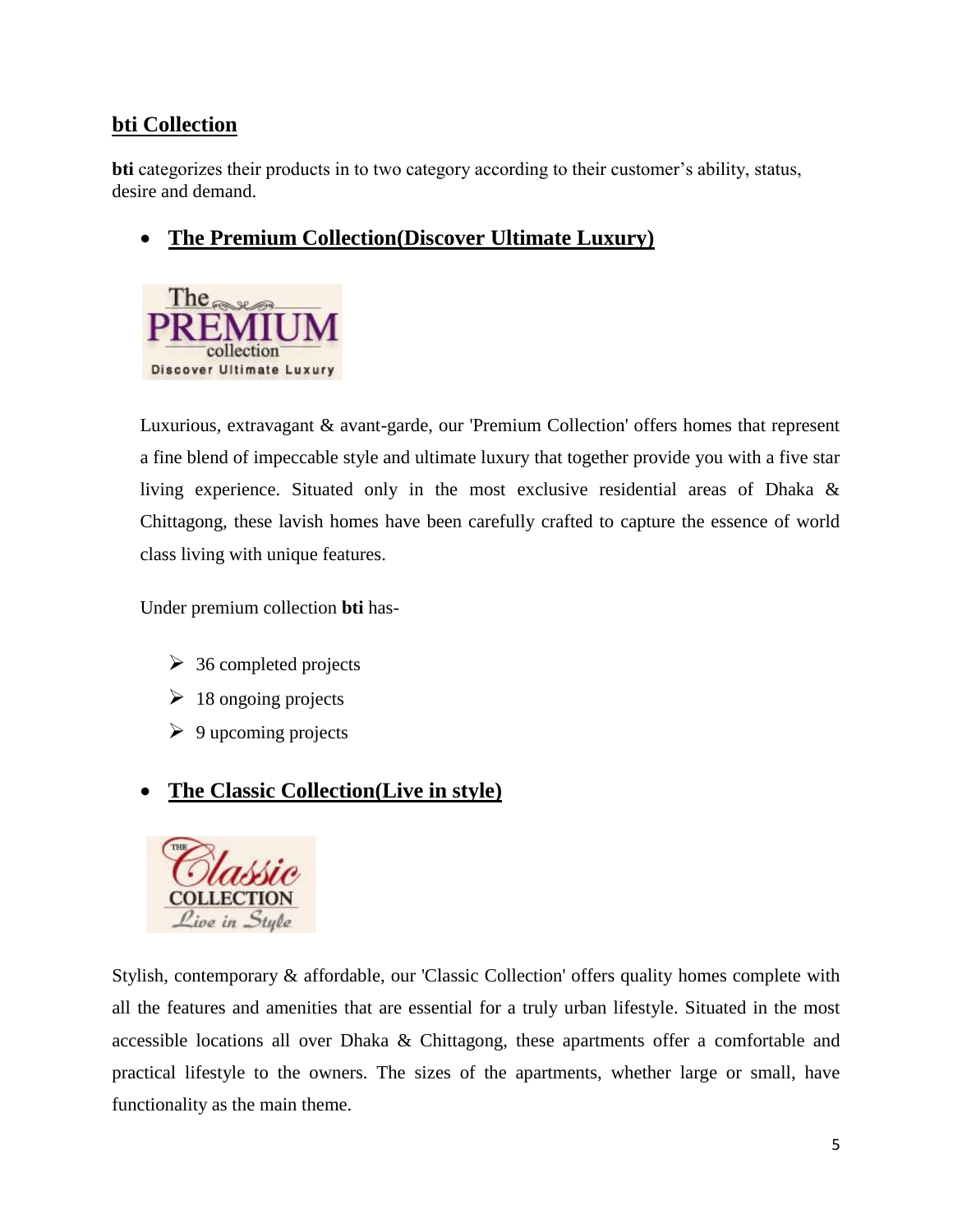Under classic collection they have:

- $\geq$  98 completed projects
- $\geq 72$  ongoing projects
- $\geq 30$  upcoming projects

Beside these two collections **bti** has commercial projects also.

# **The Commercial Collection**



Modern, efficiently designed and the place to be, **bti's** 'Commercial Collection' comprises of Retail and Office spaces that create new landmarks in Bangladesh. Projects from bti's commercial collection are located in only the most prominent areas and are being occupied by many different brands and establishments**. bti's** philosophy of designing Commercial Complexes is simple. For Office purposes, they build efficient workspaces to create a better working environment. For Retail purposes, they design shopping malls to ensure that the shoppers keep coming back for more!

The commercial collection has:

- $\triangleright$  3 completed projects
- $\geq 3$  ongoing projects
- $\geq 1$  upcoming project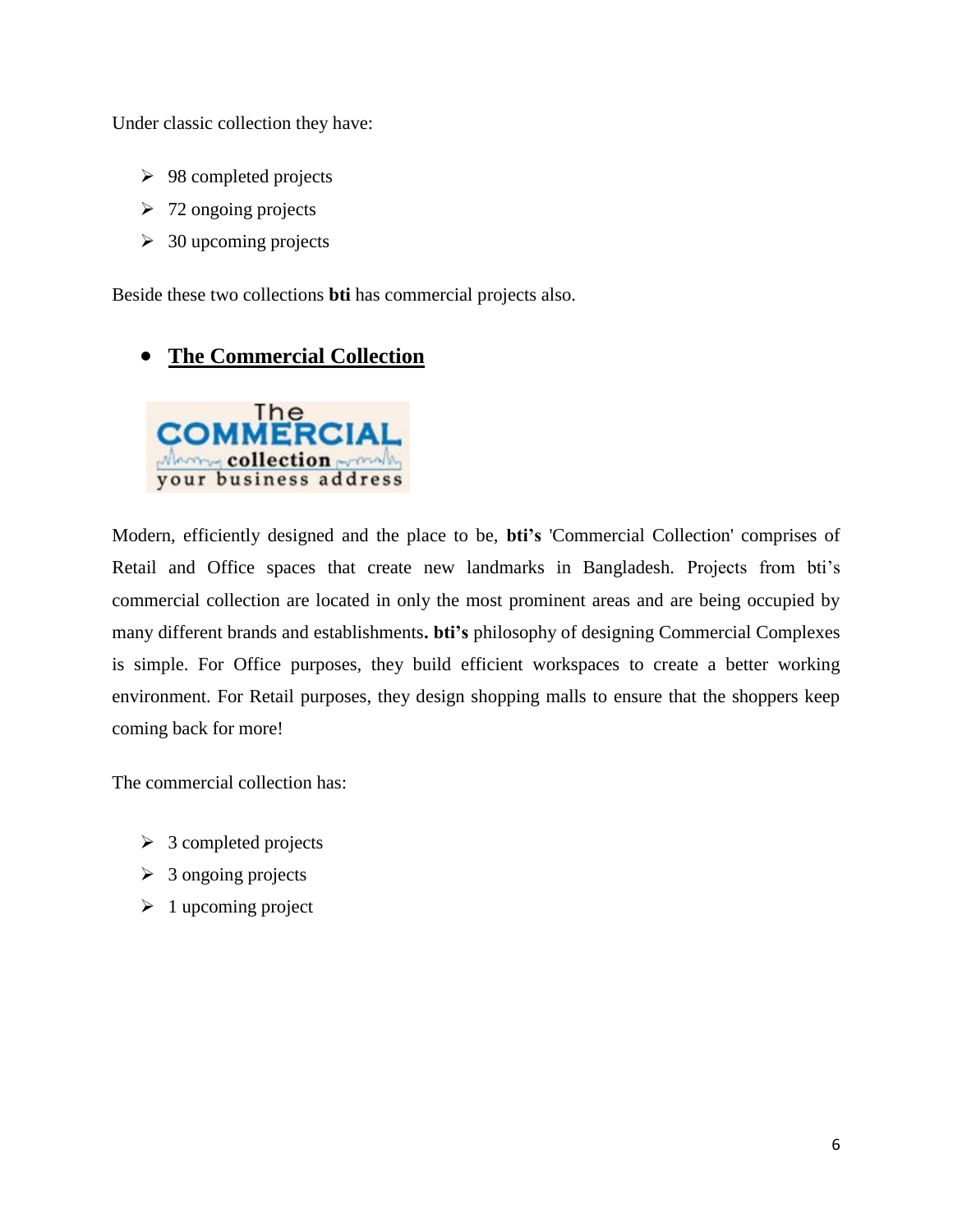# **An additional service of bti: Group Ownership (GO)**

**bti** has come with totally a new concept in real estate sector which is Group Ownership. Actually the **Group Ownership** concept is---

- $\triangleright$  A chance to be one of the pioneer investors in the first of its kind venture in Bangladesh.
- $\triangleright$  A unique investment opportunity in lucrative real estate.
- $\triangleright$  A vehicle to invest in prime real estate ownership for as little as Tk 10 lac.
- $\triangleright$  A safe investment with the possibility of excellent returns.
- $\triangleright$  A scheme conforming to Islamic principles without any element of interest earned or paid.

The Investment opportunity in **Group Ownership (GO)**

As the economy of Bangladesh grows, the commercial importance of the metropolitan cities becomes more significant because they are the engine of the country's economic growth. Since the independence of Bangladesh, the population of Dhaka has grown very rapidly. It is now considered one of the mega cities of the world with a population of over 10million. And this population is still growing rapidly as more and more people come and settle in Dhaka looking to make their dreams come true.

The first real estate boom in Dhaka took place in the mid eighties. Even before this boom settled down another boom took place in the nineties which defied all logic because there was a worldwide recession and in most major cities of the world the real estate prices were falling. The real estate market in Dhaka was not even affected by the first Iraq war. Since then the prices of good quality properties in Dhaka have constantly soared and still continue to rise. In the last 9 years the prices of apartments in Gulshan have increased from tk 2000 per sft to tk 22000 per sft. Similarly in other parts of Dhaka too the prices of real estate have increased exponentially.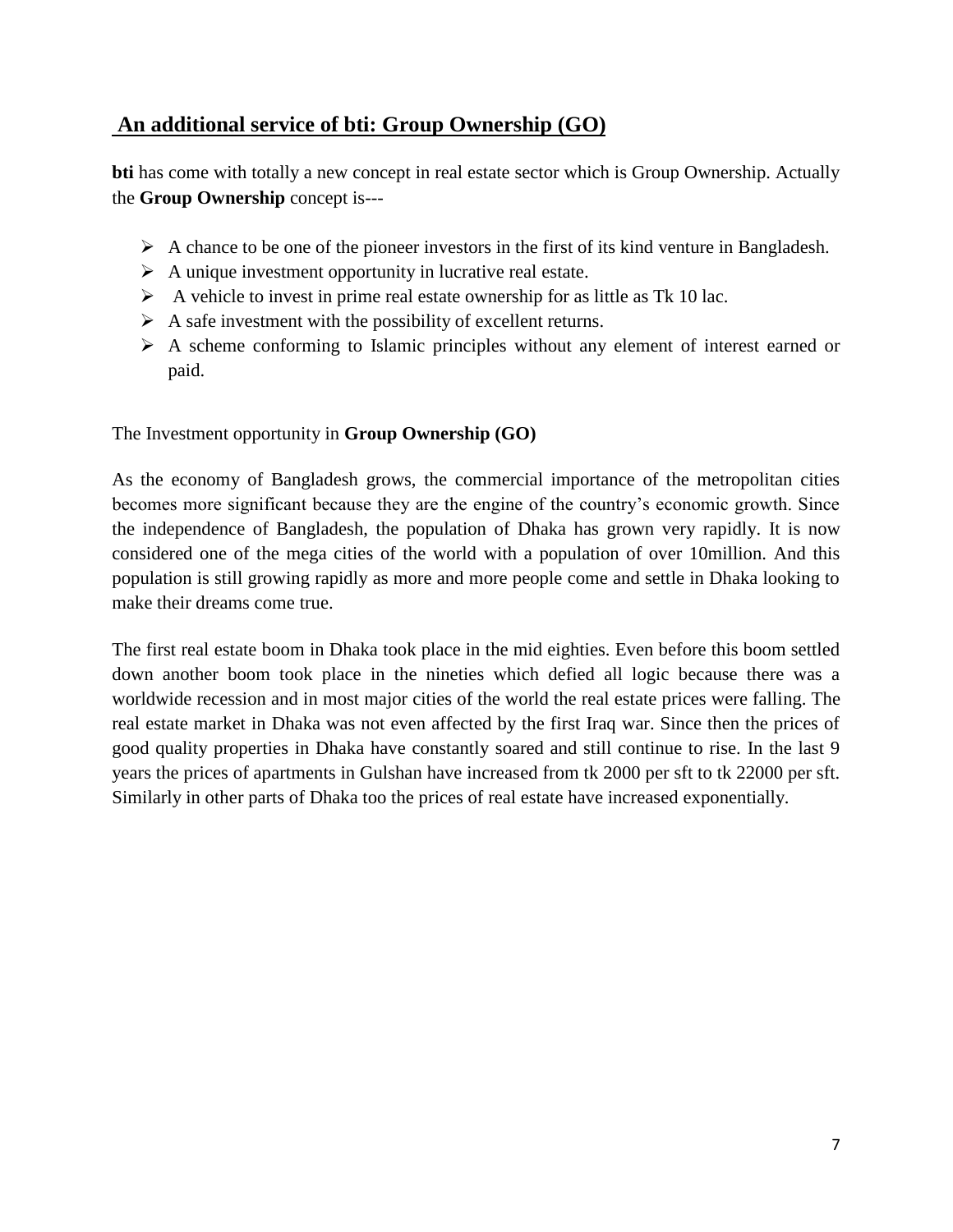

**Area wise Growth Rate in Last 9 Years (2002-2011)**

Combining rental income and property appreciation over a period of 9 years, good quality real estate has given about 23% annual compounding return on investment. The Chittagong real estate market has also shown rapid growth and this trend is expected to continue. And now prospects in other second tier cities such as Comilla, Bogra etc are also looking bright. Considering the safety and security of this investment, surely its attractiveness is incomparable. It is our educated opinion that this trend of high returns on investment will continue in the real estate market of Dhaka and Chittagong for the foreseeable future and the second tier cities will also offer good opportunities.

Real Estate Syndicates own income generating real estate and are secured by tangible and quantifiable assets as collateral. This characteristic is not the case in many other types of investment and provides added security for your investment."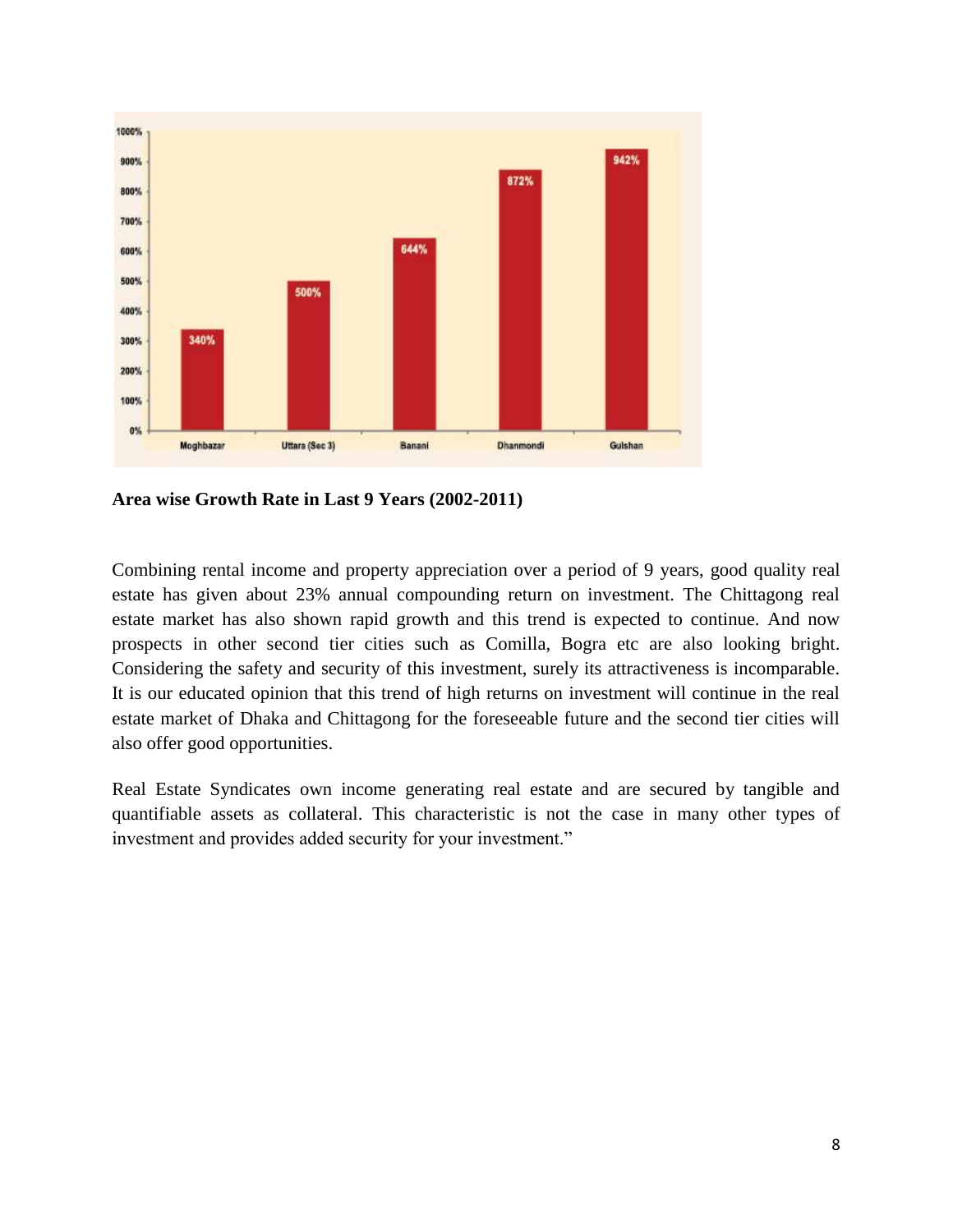### **Sister Concerns of bti**

#### **[SICOL](http://btibd.com/group-of-companies/sicol)**

‗SICOL'- Stainless Industrial Corporation Ltd. has been manufacturing stainless steel flatware for exporting and meeting local market demand for almost forty years. Today, SICOL is a highly respected brand in the country and is synonymous for quality flatware.

#### **[The Design Centre Ltd.](http://btibd.com/group-of-companies/interiors-design-centre-ltd)**

The Design Centre is an architectural consultancy firm which deals with all the designing needs for different companies and individuals. They also offer [interior design services](http://btibd.com/group-of-companies/interiors-design-centre-ltd) to **bti** customers helping them create a home uniquely theirs.

#### **[bti Energy Ltd.](http://btibd.com/group-of-companies/bti-energy)**

**bti** energy ltd. provides diesel power generators and offers renewable energy solutions such as solar panels in both urban and rural areas.

#### **[bti Retail Ltd.](http://btibd.com/group-of-companies/bti-retail-ltd)**

**bti** is working with very excitement about their newest venture, **bti** retail ltd. which deals with import, retail and distribution of consumer goods. To complement their work in the real estate sector, **bti** retail ltd. will have under its purview a chain of home stores.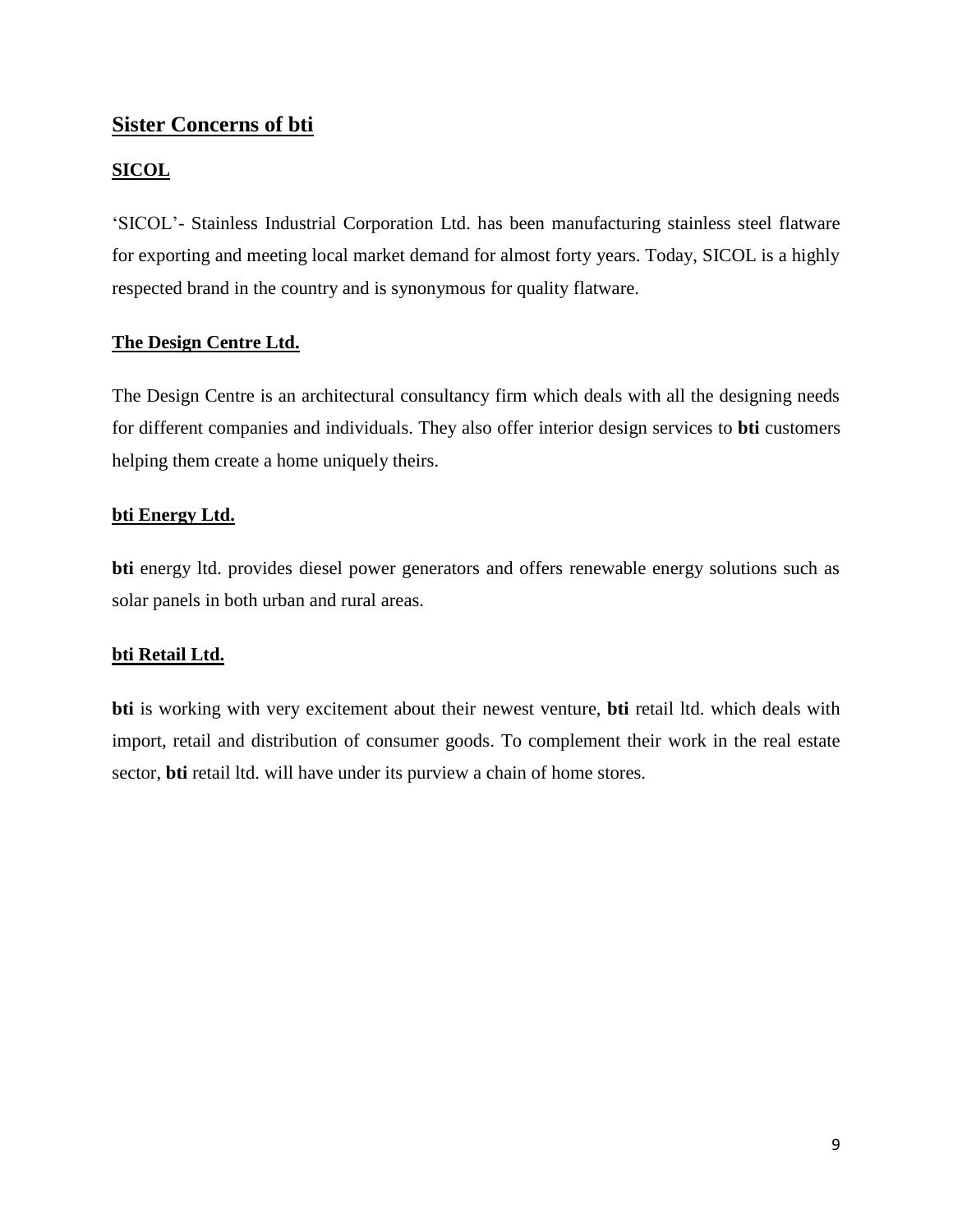### **1.3 Objectives**

#### **i. Broad Objective:**

To prepare an affiliation report for the fulfillment of undergraduate degree.

#### **ii. Specific Objective:**

- To identify the key marketing strategies of bti
- To be introduced with functional activities of marketing department
- To analyze research related activities which was assigned by the company
- To describing strategies of maintaining relationships with customers

### **Marketing and Brand Department**

The marketing and brand department of **bti** is dynamic. They organize all marketing related activities but other departments also support them to make success an event or any responsibility. Though the whole department is alienated in to two groups but the work of marketing team and brand team are correlated. In marketing team there are three sub teams. A diagram can clarify the work division of marketing team—

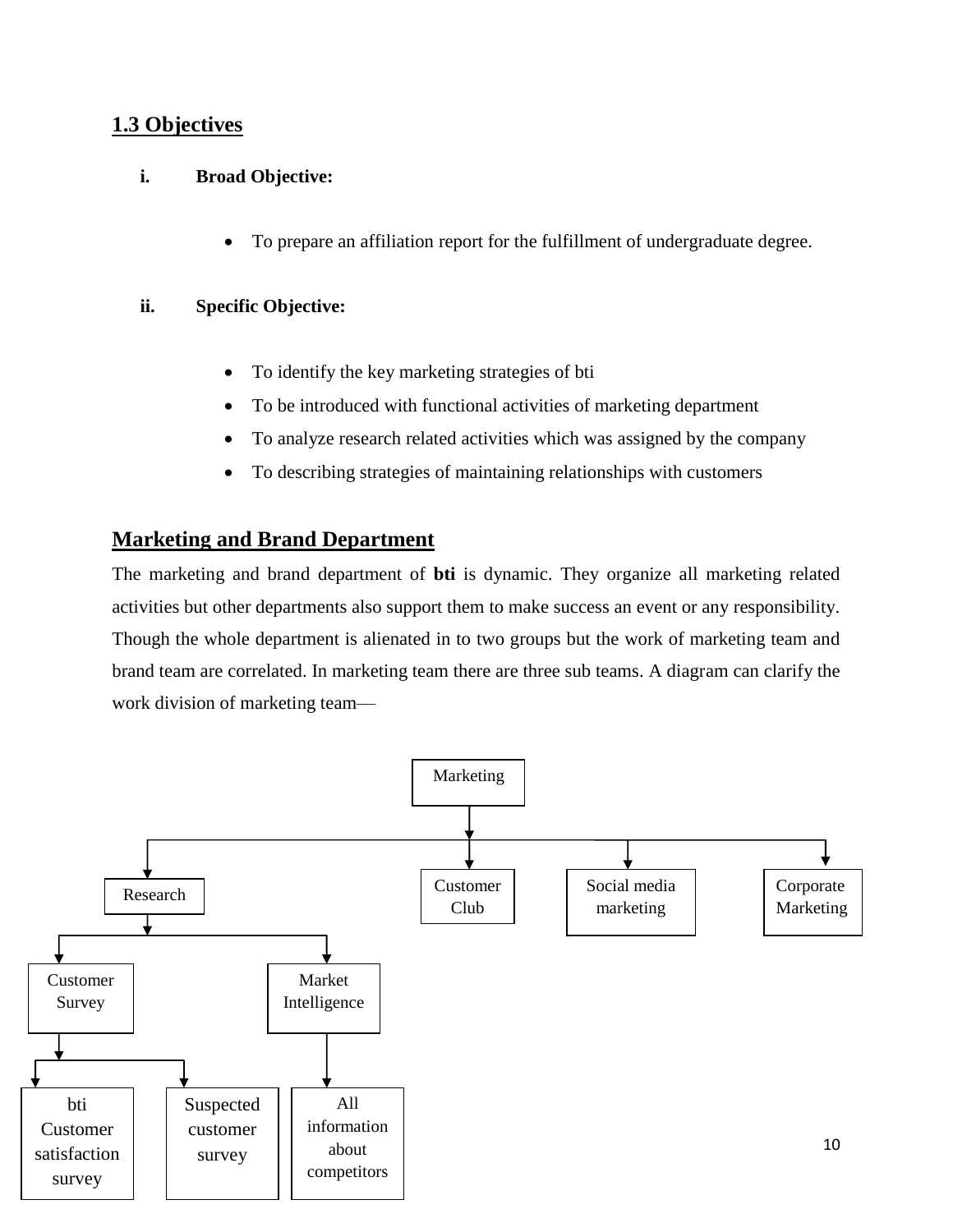# **Chapter 2: Activities Undertaken**

### **2.1 Work related**

#### **Research**

Research related work is done by marketing executives. They do survey in several processes. **bti**  is very much mindful of their customers. They think about of them and take feedback time to time. Not only existing customer, they also try to know the needs and demands of their forthcoming customers. The research related works also include amass market intelligence which is linked with their competitors.

#### **Customer Survey**

 **Customer Satisfaction Survey: bti** used to survey on their customer after hand over the projects. Their main purpose is to take feedback and maintaining a long term relationship with them. Usually they set an appointment to visit them personally. But one of the satisfaction survey reports is prepared by me over the phone. That was a question answer session. There the report is given—

### **Customer Satisfaction Survey Report**

#### **Customer 1**

**Name:** Nowshad Quadri

**Occupation:** MD of Surviscope Hospital

**The Riviera Project**, Apt: A6 and B6, Amirbag Resedential Area, Chittagong

**Meeting place:** At their home with guided tour by the customer

**Contact no:** 01711351968

The gentle man toldhe made a simplex apartment by merging two apartments together each contains 1556 sft which get 3112 sft after merging. Overall sanitary fittings was good enough and but marble finished basin area and shower encloser was fitted by his own cost.

This apartment is designed extensively by himself and spent around 40 lacs for this purpose. He included lots of cabinets in each room, heavy light works, and fancy works so on. The kitchen cabinet solution was designed by bti's DCL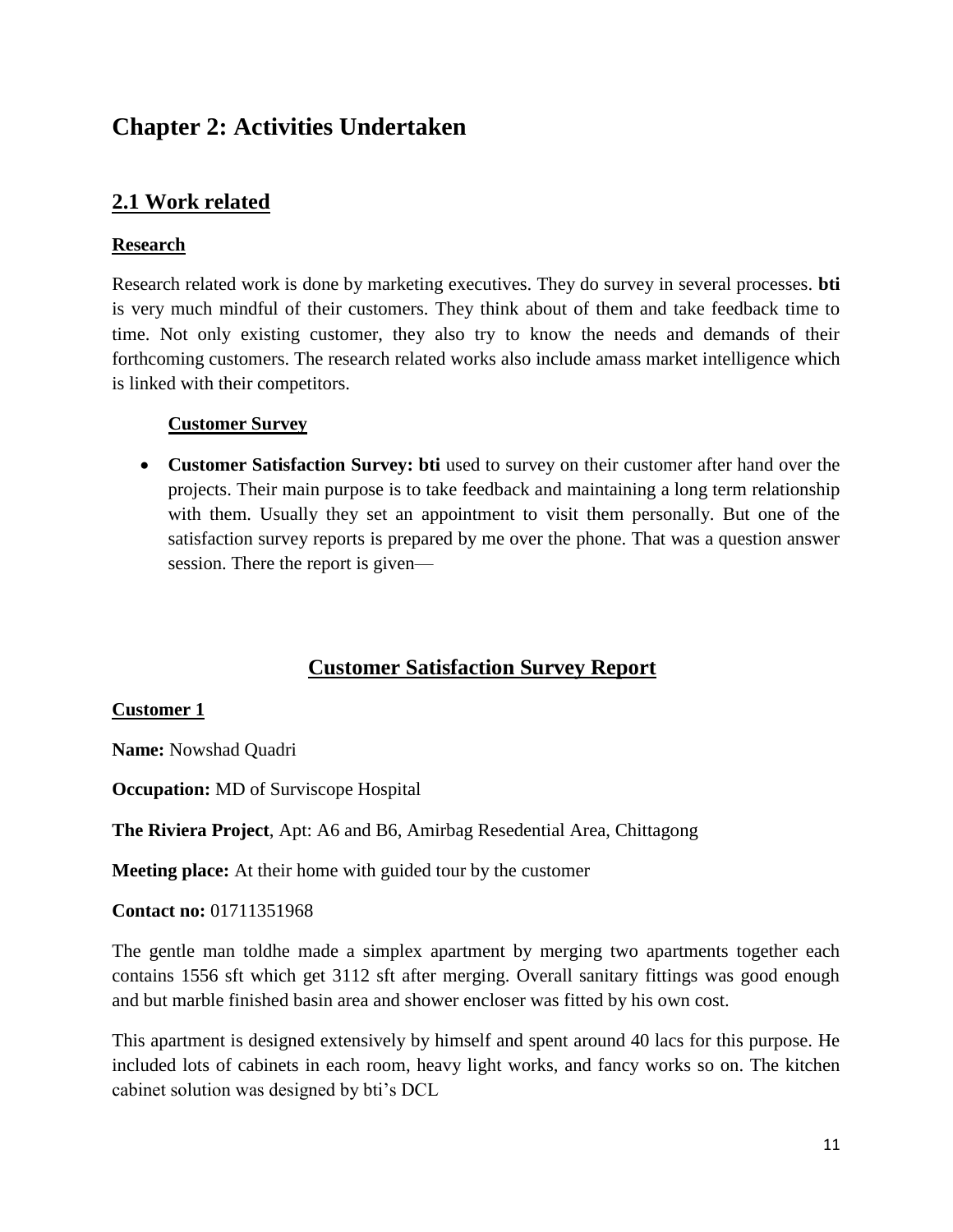He was not very happy with the depth of the kitchen cabinet, needed to be more spacious in depth to hold larger items and currently considering on how to modify it. He wanted to modify the construction work but it was not possible because he gave booking late. Construction was almost ready at that time so if he wanted to change it may hamper the building schedule. So he had to sign in the NOC agreement because if they would hand over after the due time **bti** would not be responsible. For these reason he said he faced so much bureaucracy for changing construction work and thinks that this is a major problem as he was all willing to the costs that he might have incurred.

Their paint work, wood work and overall features provided from bti was good. The AC was not provided by bti in community hall but customer fit the AC at his own cost.

The semi basement plan was not appropriate because parking space has become congested because of the number of apartments. Generator room is in front of the semi basement which also wasted a lot of space, it should have been at the back. Driver's waiting area is not available. The reception area should be more luxurious and attractive and it is small.

He didn't hear about bti before. I only came to know of it when I visited the REHAB fair of CTG, and the sales person was successful to motivate me by describing the features space and layout which was matching with my requirements. He will buy flat from **bti** again but only then if bti would give a written agreement of modifying construction work.

There is mismatch between Customer and Landowners mentality.

There are some observations which are noticed by him regarding **bti's** interior work:

- Aluminum cladding work was finished very roughly both in internally and externally and may be hazardous in the balcony area where it may cause injury to the children.
- Door locks and door stoppers are of poor quality.
- Plumbing work was not perfectly done.
- Full height grill was not provided by **bti.**

He mentioned some reasons also for which he like **bti**. They are:

- bti is very good at their workmanship quality.
- They are good at their overall service.
- They try to come up with their commitment.
- CSD department and sales team work very actively

These are all the answers which he gave to me. The questions which he asked all are given to the Appendix.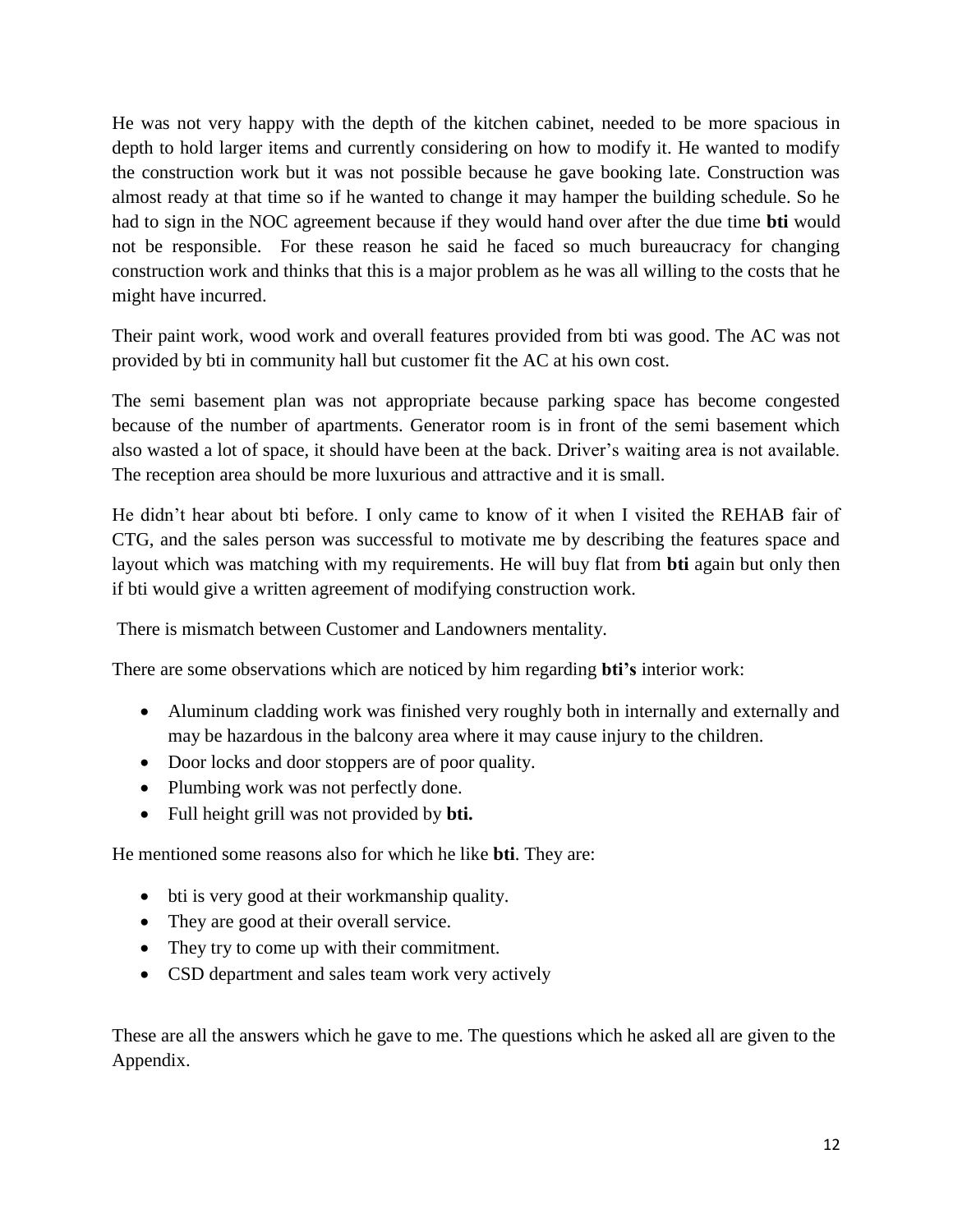#### **Customer 2**

Name: S.K Barua Occupation: Manager of Syngenta **Project:** Savil Palace, Apt: B7,Probortak Area: Chittagong. Contact no: 01711921083 Meeting place: At the customer's office

This project was completed around 5 years ago so at that time their customer centricity was not up to the mark in which he belongs to.

bti provide overall feature and specification within due time and they are always same as their commitment. He has observed that over time they also have tried to improve their quality.

Some problems he faced in his project:

- In basement there was a leakage and it took a very long time to repair, more than a year.
- Paint was not good
- There was also problem in plaster work.

There is no servant quarter in my apartment and I have omitted servant toilet to enlarge my kitchen.

**bti** is better known in Dhaka but not so much in Chittagong. **bti** is definitely a reliable company. **bti** is now customer centric and they are focusing on customer's choice. Previously they had no customer centrism. It may be because lack of experience. But now bti has own classification that how they would give best service to their valued customer. **bti** can increase their effectiveness in customer centrism. The customer service should act on protecting the customers' interest and speak for the customer, and not for the company's interest.

All these answers are given as per questions which they asked. The questions are referred to the appendix.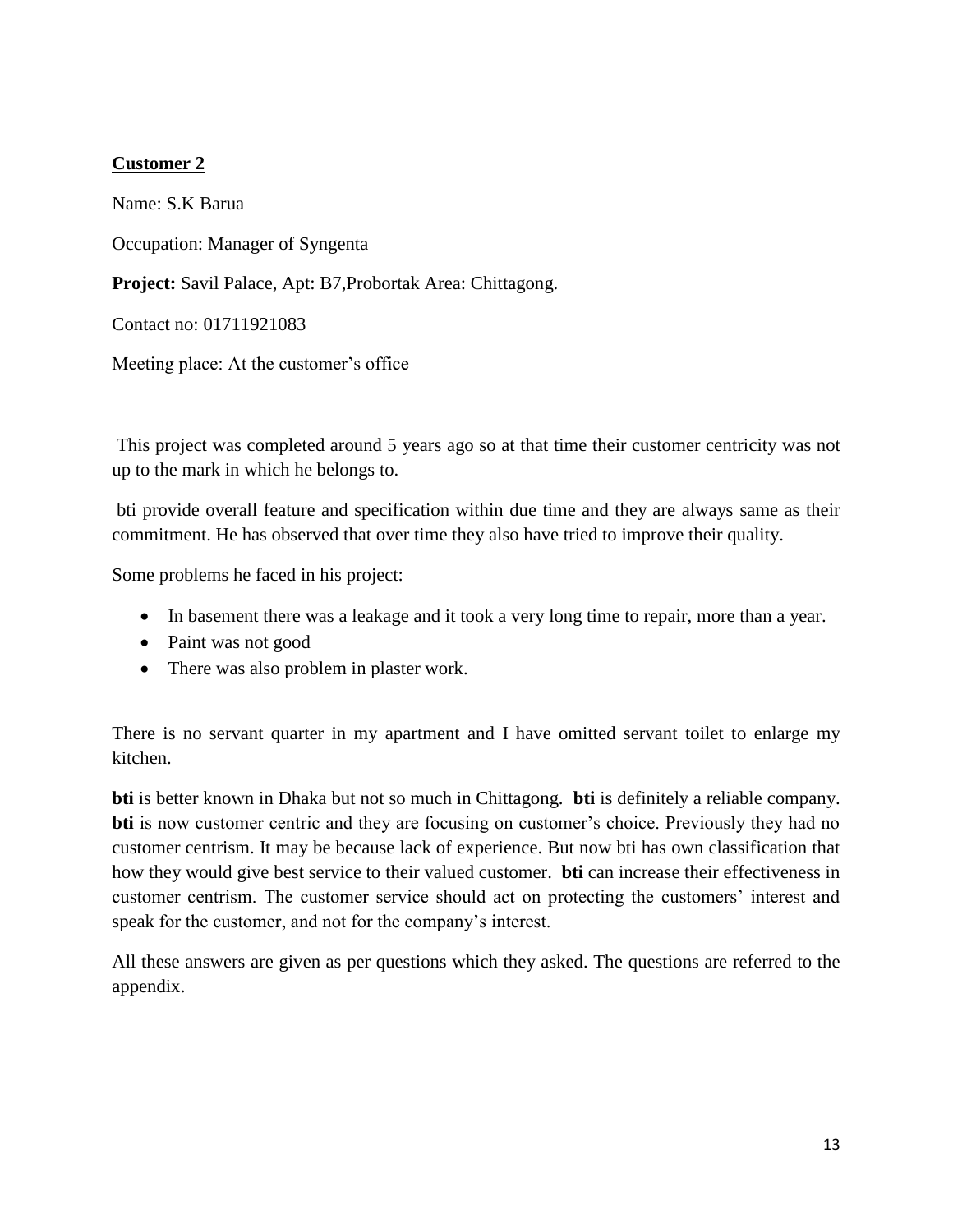### **Customer Survey to acquire suggestion**

I conduct another survey on the customers on their ongoing and completed projects. It was also conducted over the phone. It was like taking the suggestions from them about changing some specific design. I called around 70 customers in one day. Every phone call took 5 to 10 minutes. I asked three questions to every customer whose list was in my hand. The questions were about-

- Changing the height of roof in 9 feet 6 inch from 9 feet 10 inch,
- Changing the inner wall's size in 5feet 3 inch from 5feet 6 inch,
- Eliminating shower tray from the guest washroom.

### **Market Intelligence**

 **Collection of competitor's information:** In **bti** there is a practice of checking all the press ads about real estate companies' everyday of all news paper and it was my assigned task during the internship period. I was supposed to report about the press ads that whether there is any interesting news or not. I had to do some confidential task which was very important for the company.

## **Data Entry**

I had to entry the database of members which are given in directory. There are lots of member's directories like BATB, Members directory of Chittagong Club, Gulshan Club in excels shits. These directories are of the year 2010, 2011, and 2012. I had to entry their all information like their name, address, cell number, office number, email address etc.

### **Website Survey**

I had to go through the top 20 company's website and had to collect information and all the contents. Then again those database were listed down in excel shit. I had collected information about their completed projects, ongoing projects and upcoming projects, their recently published press ad, any event, agreement with financial institutions and banks.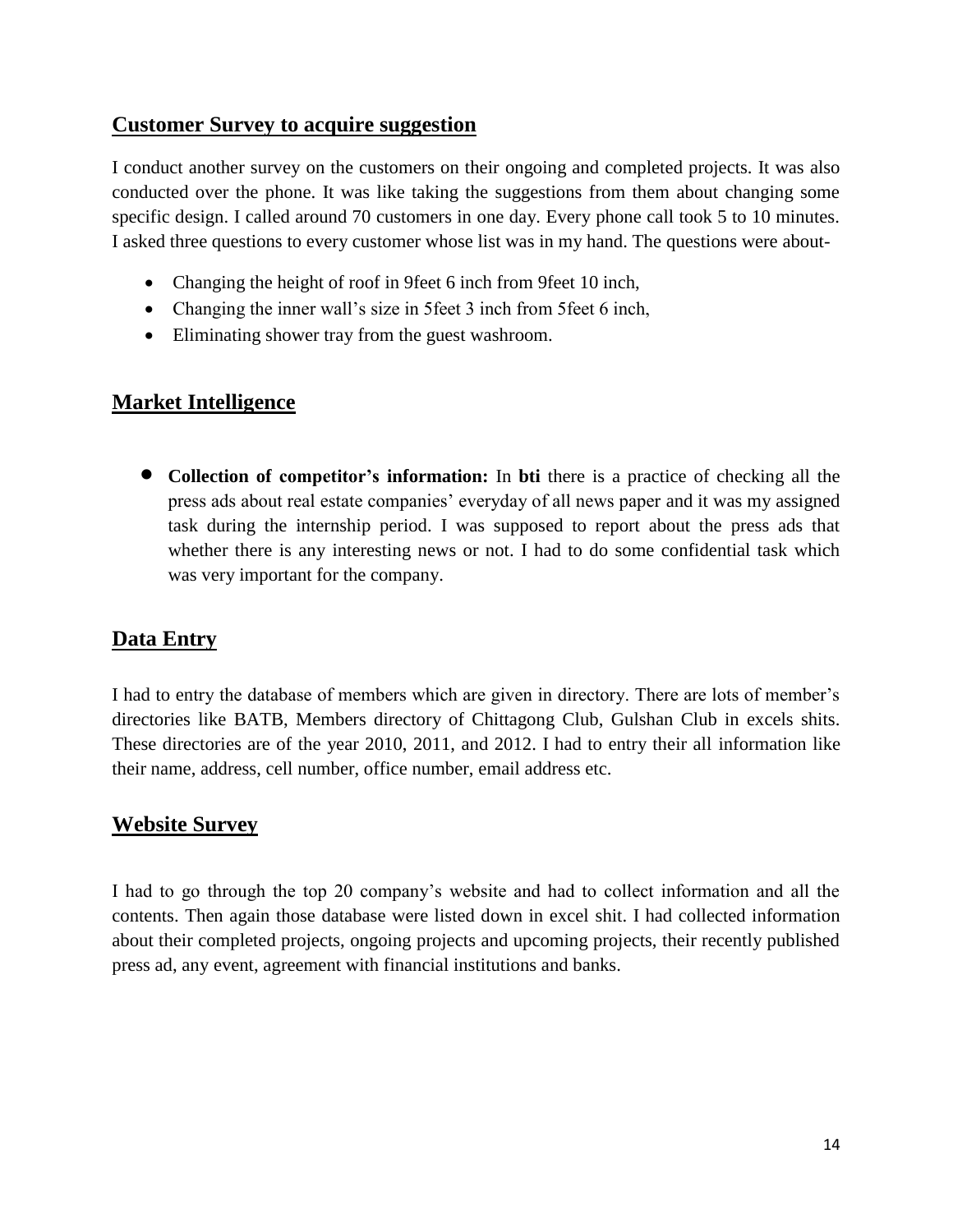# **Chapter 3: The competitive scenario**

As market is highly competitive all are trying to become the number one real estate company in the market by providing the best product in competitive price. Though there are so many companies but here I have included some competitors of bti.

### **Partex Builders**

Partex builders is one of the growing builders among the real estate companies. It has started its journey from January 2005. As it is not very old in this sector they have not so many projects. But they are trying to come up with some new concepts to attract customers. For example: They are offering full furnished apartment. They are trying to build trust among customers about themselves by ensuring the best customer service to create brand image.

### **Company Profile**

**Establishment year:** 2005

**Member:** REHAB

**Chairman:** Mr. M A Hashem (Founder of Partex Group)

**Managing Director:** Mr. Aziz Al Mahmud (Director of the City Bank Limited also)

**Financial partners (for customer):** IDLC, The City Bank Limited

**Features:** Partex Builders is one of the conglomerates of Partex group and they will use their doors and furniture in the furnished apartments as well. They are using foreign tiles and sanitary products and all other imported things for their apartments.

### **Handed Over projects**

Since 2005, they handed over 3 projects. All of them are residential. These are:

Partex Laboni

Partex Paradise

Partex Rosedale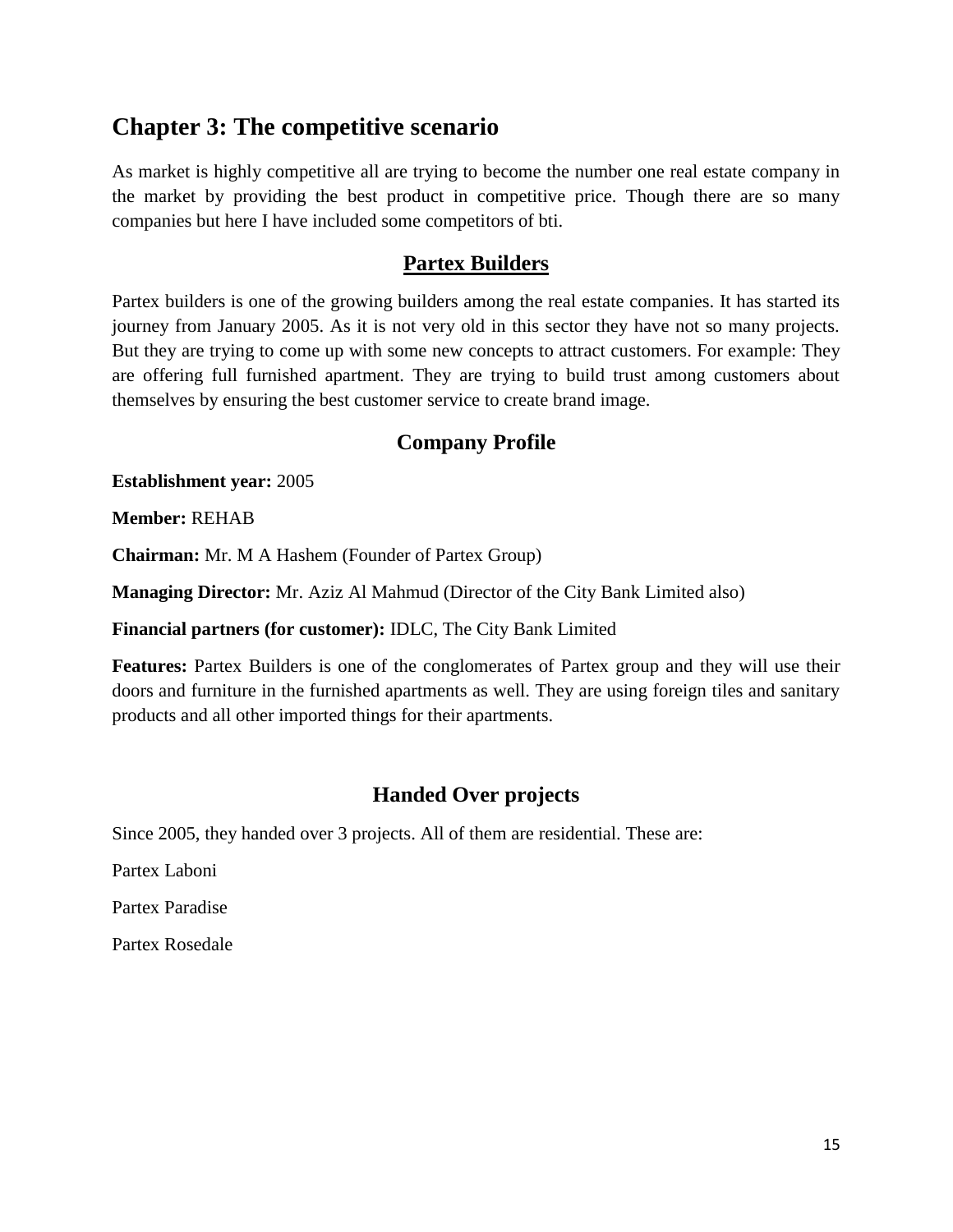## **Ongoing projects**

In Basundhara beside NSU they are having a project which land area is 7.5 katha, 9 stored building. That building will contain 2 apartments in each floor. It will hand over on  $30<sup>th</sup>$  July, 2014. In this project they are offering apartments with furniture. This is the first time they are offering full furnished apartment.

#### **Project details:**

**Floor size:**

Type A: (North-West) 1570 sft

Type B: (South-West) 1570 sft

#### **Features:**

This project is including wi-fi coverage, 1standby generator.

#### **Price:**

Per sft: 8,000 TK, Parking: 5,00,000/-, Utility: 2,00,000/-

#### **Options:**

They have duplex option and a whole floor option for those clients who are interested. Clients can alter furniture's if they need. Clients can reject to take their furniture's and in that case they will deduct the furniture price from apartment price.

#### **They have more ongoing projects.**

Partex Primrose – Uttara

Partex Surma - Shewrapara,Mirpur

Partex Chanchala - West Badda

### **Till now they do not have any commercial projects.**

## **Upcoming Projects**

They have very limited upcoming residential projects and do not have any commercial upcoming projects. They have only 2 upcoming projects. One of them is having location and size and another do not have location and size plan yet.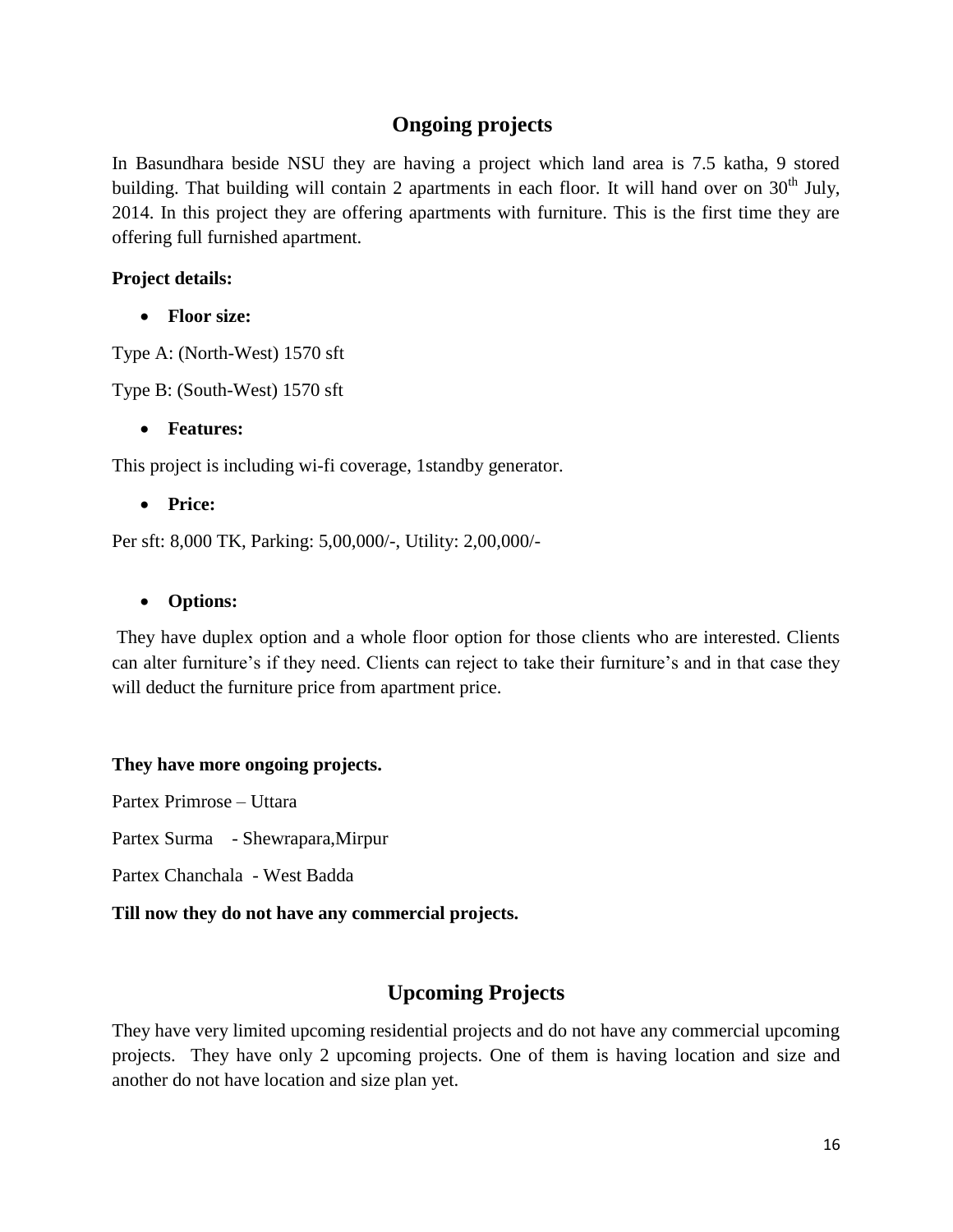Partex Razzaq Niloy: 5.21 katha land area, 9 stored building. 10 apartments will be provided in that building.

• Floor plan: Type A:1125 sft, Type B:2250 sft

### **Sheltech**

Sheltech is one of the pioneers among the real estate companies. They have started their journey since 1988. Since 25 years of their journey they have handed over more than 150 projects. Their construction quality and designs are good.

Recently they have organized their budgetary fair which started from June 1 and will prolong up to June 30. They are offering 25% discount in that fair on their ongoing projects. Other than that they are offering some ready flats in some areas like Gulshan, Gandaria, Shantinagar, Banani, and Uttara.

On the date of  $4<sup>th</sup>$  June they posted an advertisement in prothom-alo news paper.

They are offering full furnished apartment in Banani and Uttara sec: 10 though in advertise they have not mentioned about Uttara.

The area is in Block #F, Road #08, House #100. But when their office has been personally visited they gave different information. According to that advertisement we thought they are offering full furnished apartments in two projects in Banani. But when we practically visited in their office they told us they have designed only one floor for their Managing Director. But now their MD is not planning to live there. That is why they are trying to sell that floor as full furnished apartment by giving advertisement in the news paper which was vague.

Their asking price is 16,433 per sft with furniture and it is 3 crore and 14,452 per sft and it is 2.6 crore without furniture. Their size is 1780sft. This amount is including car parking and utility charge. As it is ready flat and also full furnished so total amount will be paid within 2 /3 months. They will honor if their higher authority consider and amount is also little. But total amount must be paid within their given time. So in this aspect it would be unfair to the client.

Previously they have also posted another ad in news paper that they are giving a car if anyone give booking of apartment and that is for free. But they could not even tell us the model of car when they were asked about that. That was also ridiculous.

Their hospitality was not good. They offered only coffee with mineral water. Their office was moderate. There was no separate meeting place for customers.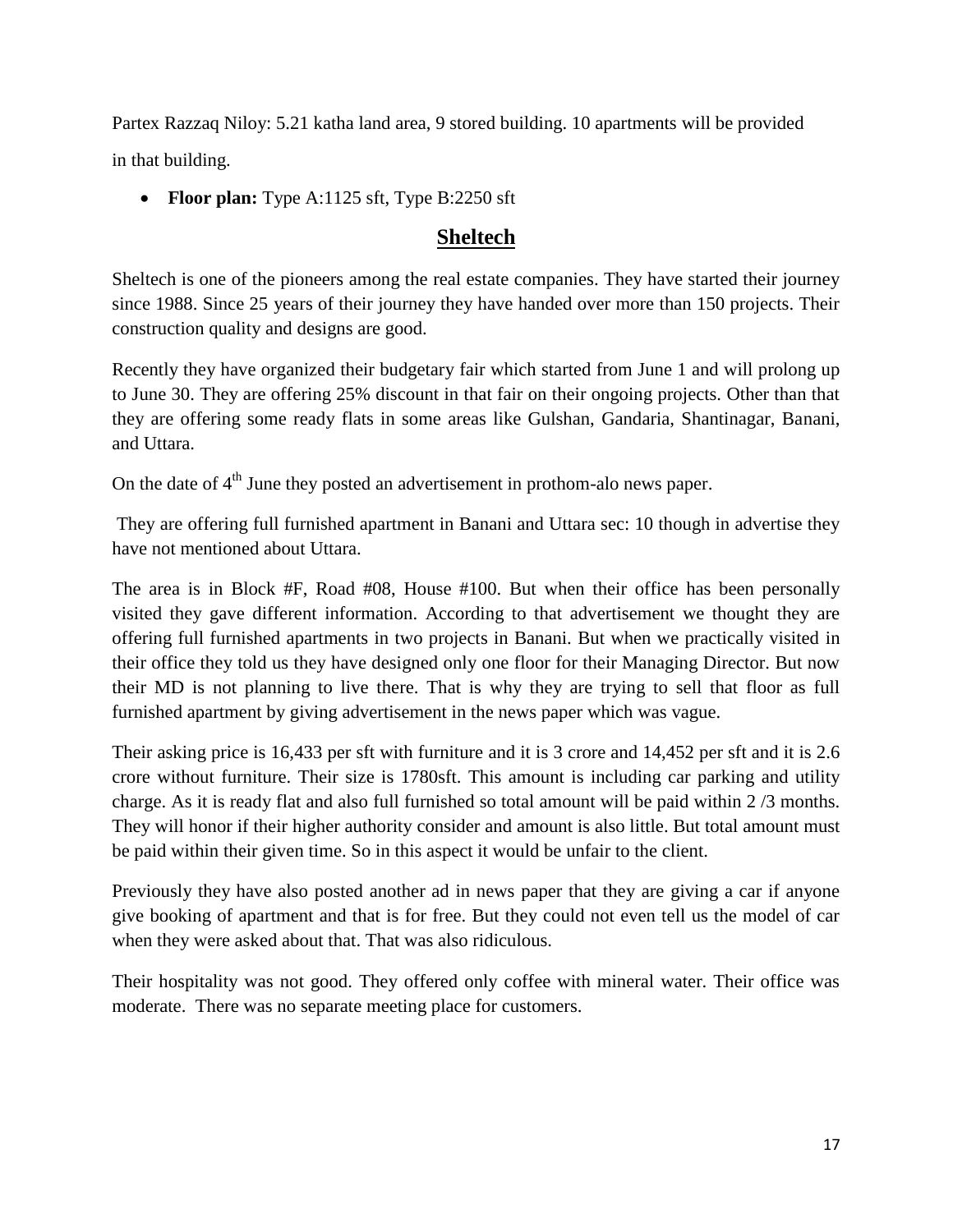### **Observation**

- They are trying to pull a significant number of customers towards them by giving this type of vague advertises.
- They are trying to sell their apartments which are ready as soon as possible.
- They are trying to cover up the cost of furniture from customers which they design for their Managing director.

## **Visiting REHAB Fair:**

Most recently REHAB fair has cropped up in hotel Ruposhi Bangla. And my duty was to visit their at least one day and to collect all information and offerings what other competitors were given. In that fair I spent 3 to 4 hours as a visitor. A report is done by me on the basis of the information which I observed from the fair—

## **REHAB Fair, June-2013**

Location: Hotel Rupashi Bangla

Date:  $26^{th}$  June to  $29^{th}$  June,  $2013$ 

Time: The fair opening time 10 am and closing time 9 pm every day.

Total 123 companies appeared in fair. There were 120 realtors, Delta Brac Housing Finance Corporation Ltd and IDLC Finance Ltd and a construction materials making company took part in the fair.

Total seven companies co-sponsored the fair. They are: Amin Mohammad Foundation, Amin Mohammad Lands Development, Concord, DOM-INNO, Genetic Limited, Navana Real EstateLtd, Rupayan Housing Estate Ltd.

This time REHAB fair has brought out a positive response. Most of the real estate companies at the REHAB Summer Fair 2013 got satisfactory response from buyers despite continuous rainfall during the last two days in the city. The first half of the last two days of the fair the number of visitors was so poor. But in the evening of Friday and Saturday good numbers of them were present. Recent government's decision on allowing gas connection to the domestic level and government's positive initiative in the upcoming budget also helped to pool customers in the fair.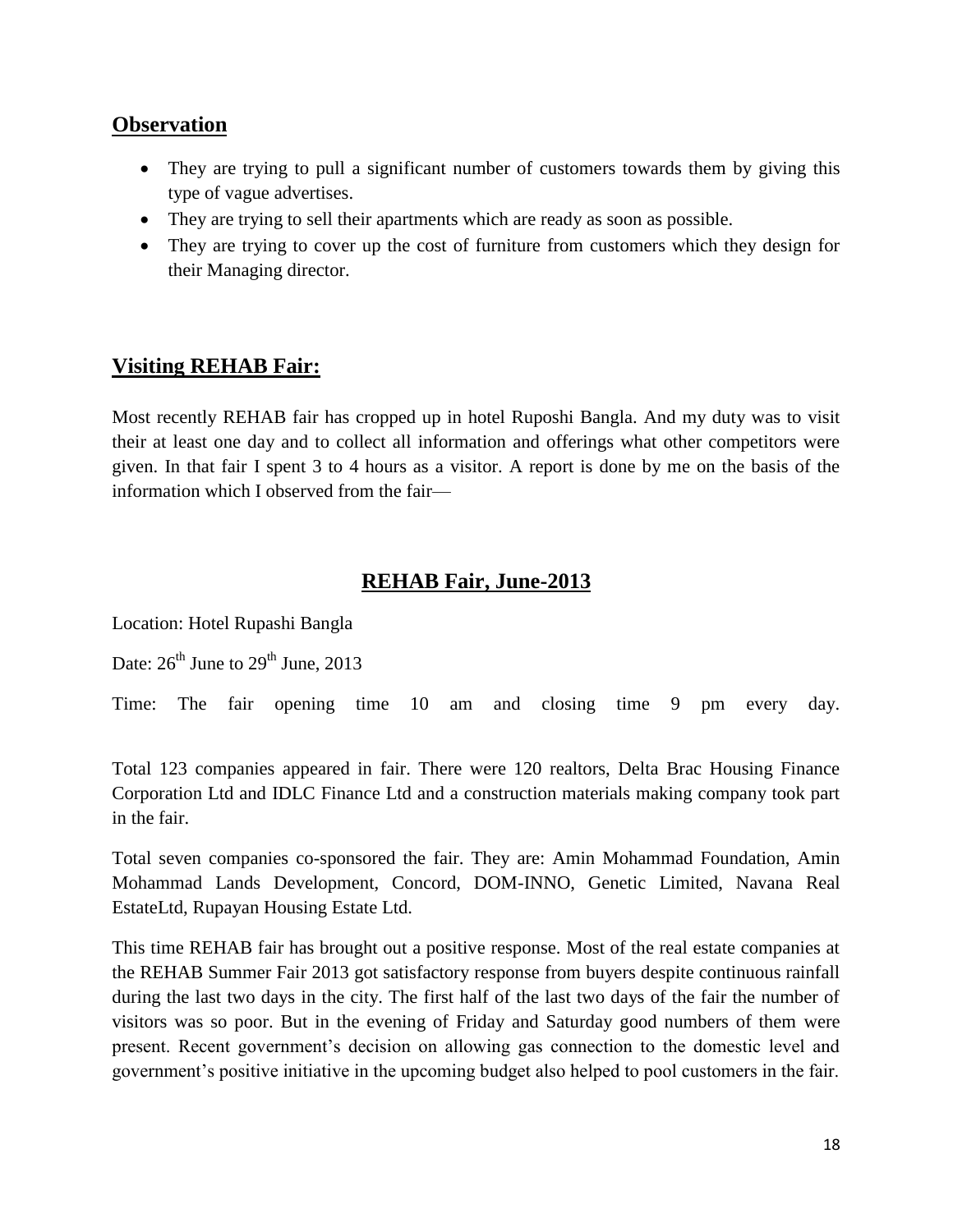In fair different companies have offered discount from 5% to 25%. Some companies have offered car as gift if anyone give booking for a flat. Total sale was 272 crore. Sale of land was little. But apartments of small size and low-cost were most wanted by a large group of customers. Visitors were looking for different locations for apartments like Khilgaon, Banasree, Uttara, Mirpur and in other mid-level locations also.

# **3.1Remark on bti competitors**

| Navana Real Estate Ltd         | They have enjoyed comparative rush in their stall as usual.                                                                                                                                                        |  |
|--------------------------------|--------------------------------------------------------------------------------------------------------------------------------------------------------------------------------------------------------------------|--|
| <b>Asset Developments</b>      | They have passed comparatively leisurely time in the fair, most<br>$\bullet$<br>of the time the stall was without customer due to<br>comparatively higher price.                                                   |  |
| <b>DOM-INNO</b>                | There was no special offer in fair but they have enjoyed<br>$\bullet$<br>comparatively rush in their stall because of reputation among<br>middle class and have offered projects in different location of<br>Dhaka |  |
| Concord                        | They have enjoyed comparative rush in their stall because they<br>have offered projects in different location of downtown.                                                                                         |  |
| Partex builders                | They have offered only regular apartment and no special offer<br>$\bullet$<br>regarding fair.                                                                                                                      |  |
| Sheltech                       | They have offer Mitsubishi Manza car for purchasing on<br>$\bullet$<br>apartments                                                                                                                                  |  |
| Amin Mohammad                  | They Have faced customer in rush amount and this time they<br>$\bullet$<br>emphasized on location and design of building.                                                                                          |  |
| <b>Genetic Limited</b>         | They have offered apartments on different location in Dhaka<br>$\bullet$<br>city like Banani, Bashundhara, Uttara, Mirpur and Banani with<br>attractable design.                                                   |  |
| Rupayan                        | 50% down payment on booking and it was only for during fair<br>$\bullet$<br>time.                                                                                                                                  |  |
| Unitech                        | They have offered Maruti 800cc car for purchasing an<br>$\bullet$<br>apartment and most of their apartment was ready apartment.                                                                                    |  |
| Reflections<br>Holdings<br>Ltd | They offered exclusive Fuji Camera free with each booking.<br>$\bullet$                                                                                                                                            |  |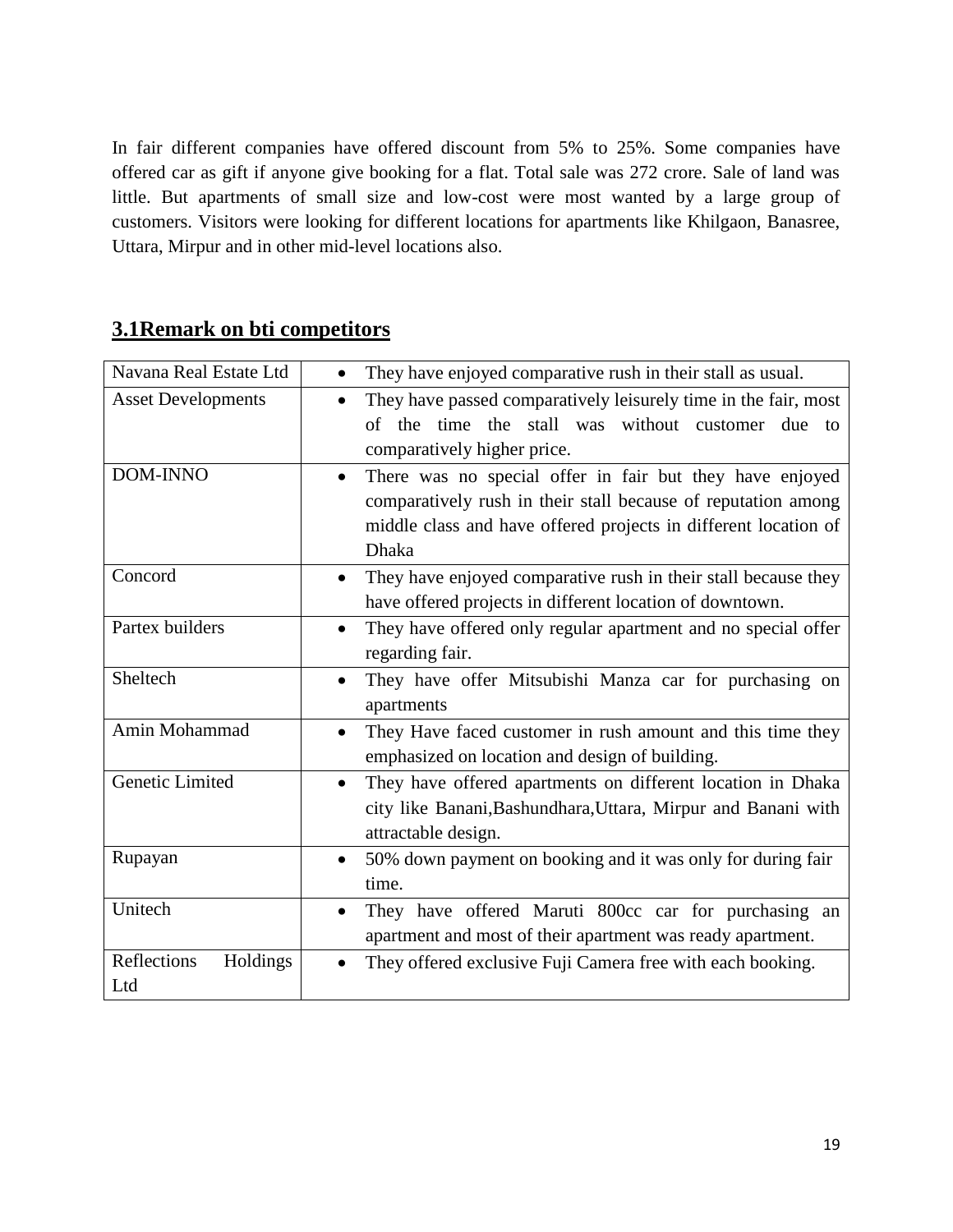## **3.2 Survey on bti Grand Apartment In-house Fair**

**bti** has arranged an In-house fair in their office. They invited to all customers of them. Not only that but also whoever their suspected customer they were also invited. The fair was occurred  $5<sup>th</sup>$ and  $6<sup>th</sup>$  July 13, 2013 from 9 am to 7 pm. My task was to conduct survey about the visitors. I had asked around 50 customers to participate in the questionnaire session.



#### **The analysis of the Questionnaire results**

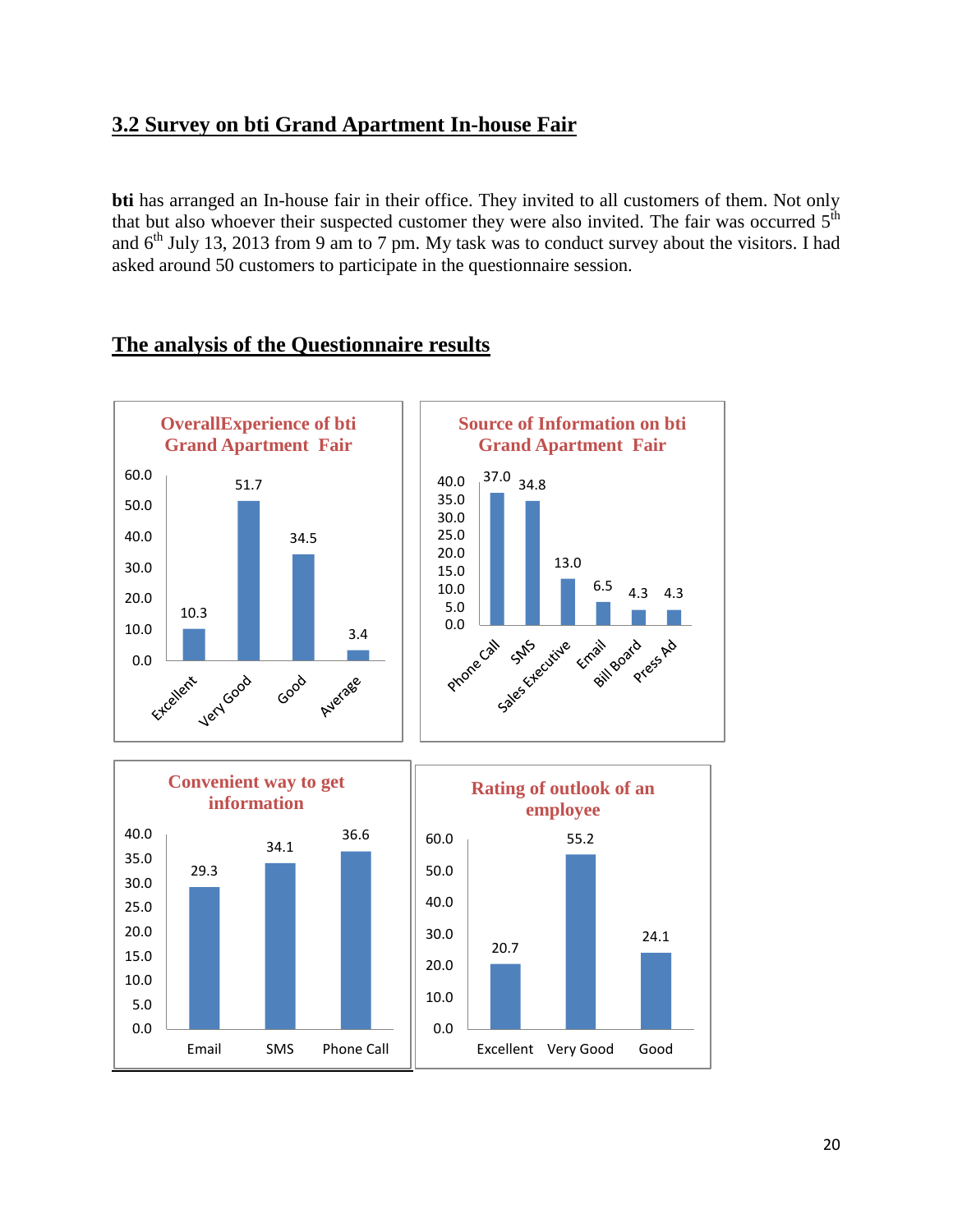





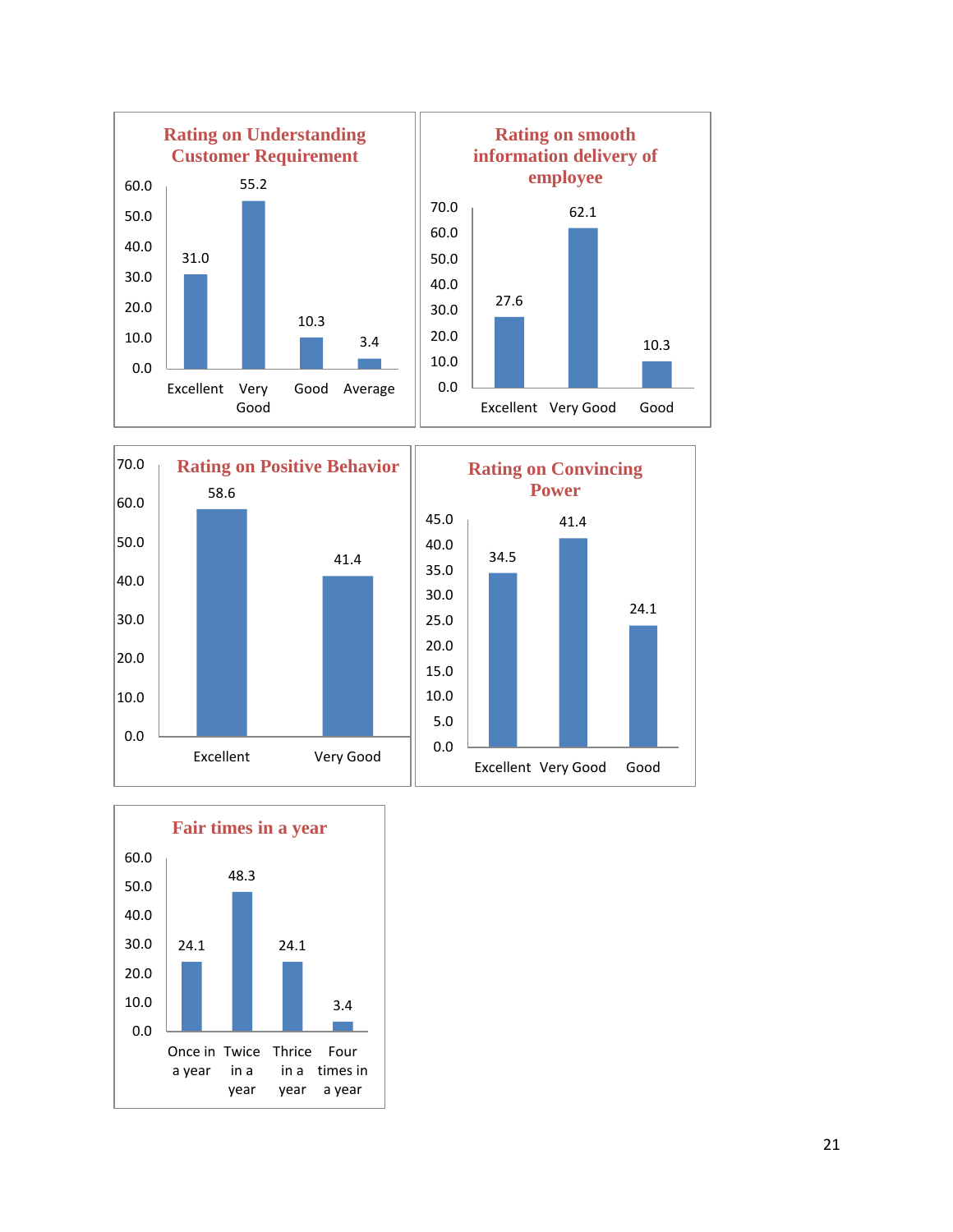These analyses have come out from customers view point about the fair.

### **Survey about changing infrastructure**

**bti** decided to change some infrastructure in their future projects. For example-

- They want to make the roof height 9 feet 6 inch which was previously 9 feet 10 inch.
- They want to make the inner wall 5 feet 3 inch which was previously 5 feet 6 inch.
- They want to eliminate the shower tray from guest bathroom.

Before applying these infrastructural changes they wanted to get the existing and ongoing customers viewpoints. And for getting their suggestions I had to conduct survey over the phone around of 70 customers. I called every customers whose list was given to me. I had to ask these facts as questions to each customer.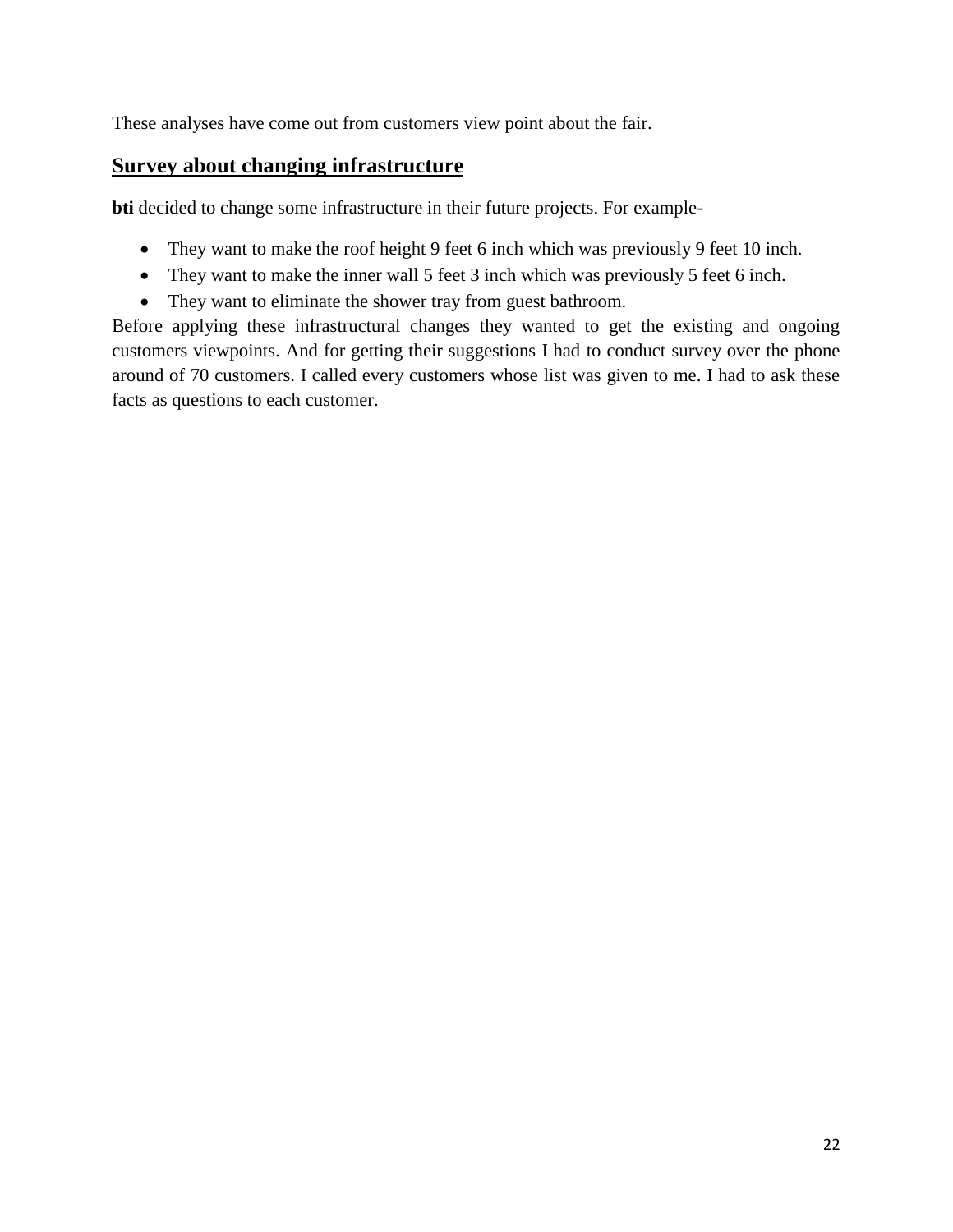# **Chapter 4: Organization**

Marketing department is a vital part of **bti.** Many real estate companies do not have this department. bti's marketing department is very dynamic and always one step ahead. Researches, Customer Club, Corporate Marketing are the core part of this department. There are HOD, AM, Sr. Executives and Executives for assigned for each part. There is the organogram of marketing department-



### **Organogram of Marketing Department**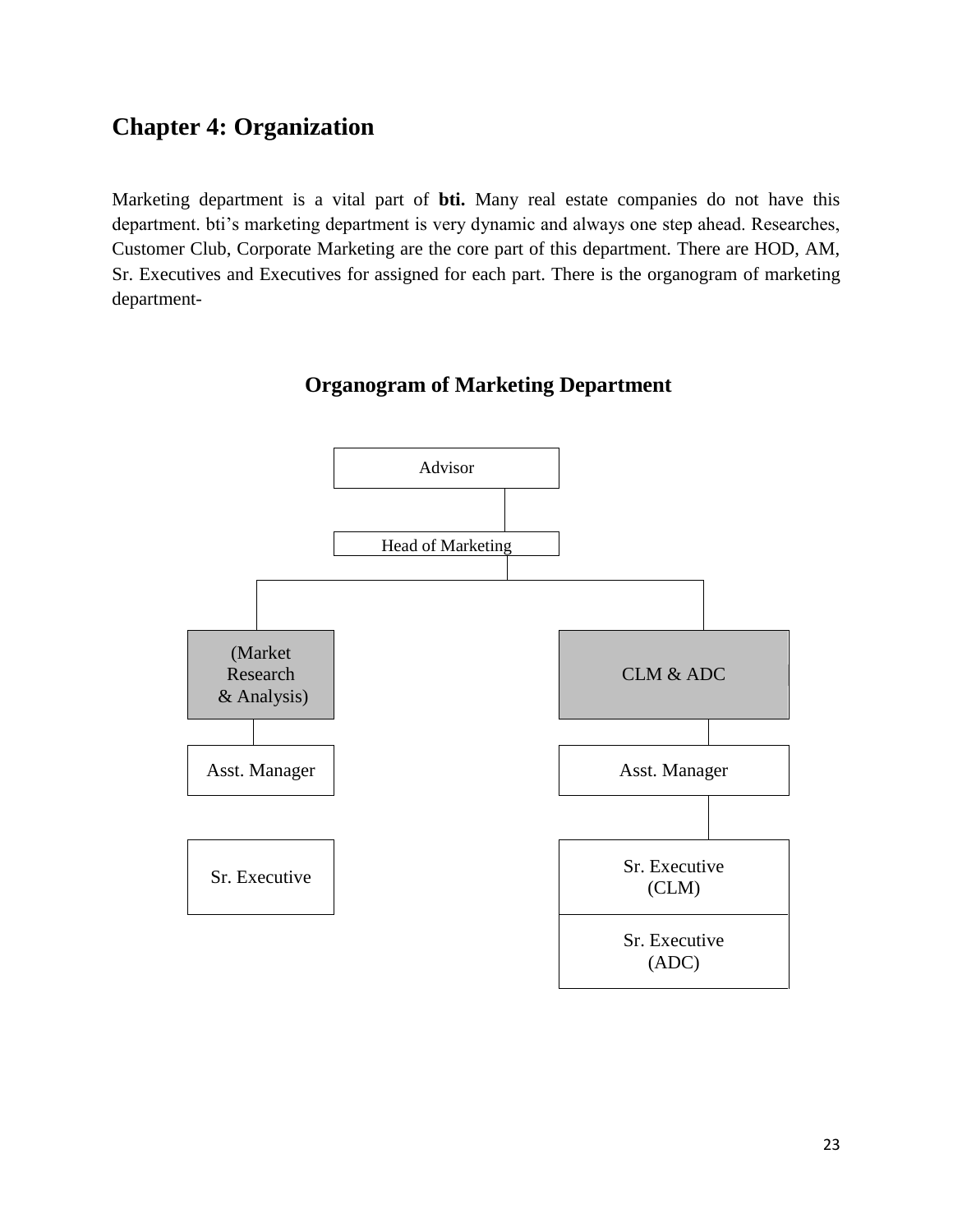In Marketing department there is customer club which is maintained only for the customers of **bti**. This concept is totally new in real estate sector. **bti** always stay connected with their customers even after handover their project.

# **4.1 Customer Club**

A member of the bti Customer Club belongs to one of two categories: the Member or the Ambassador.

On purchasing a bti flat, we automatically register you into the bti Customer Club as a Member, giving you access to a plethora of benefits. However, after you meet a certain level of involvement; you may become a bti Ambassador. The bti Ambassador card is for customers who have a long-standing relationship with the company, and have actively supported and advocated the work of bti over the years. They are our most enthusiastic and participative customers and as such, are eligible to get additional club benefits.

## **Club Partners:**

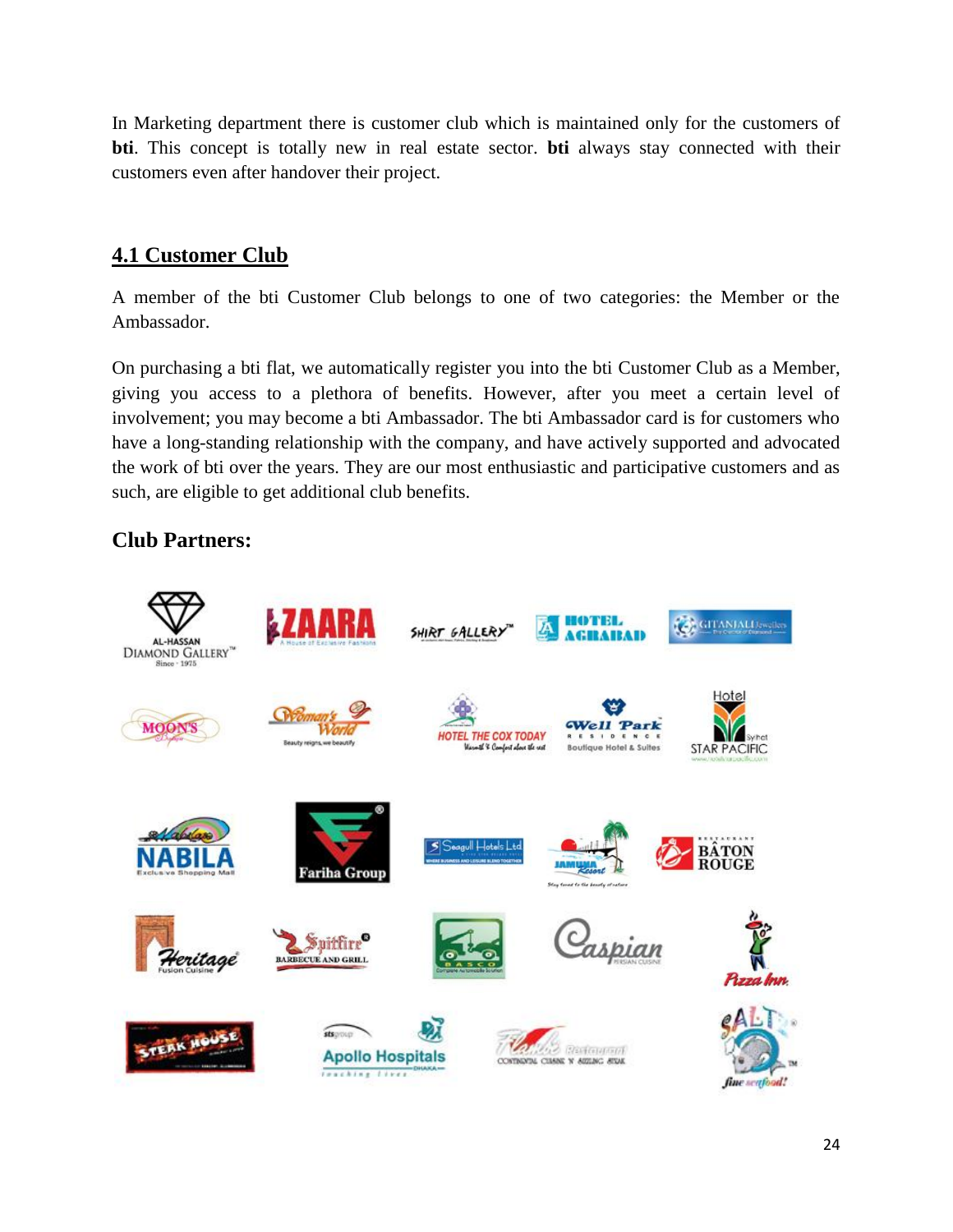

## **bti Customer Club Members Have Access To**



## **Social Media Marketing**

All updated information and news of bti are always shared through social network site also. **bti** has the page on facebook. They are vastly focusing on the facebook activities. And it's the trendiest source of making advertising in this generation. In facebook the pictures of any new events, projects are continuously uploaded. Recently they are including the facebook link in billboards and press adds also.

## **Corporate Marketing:**

Under corporate marketing division **bti** has the singed the MOU (Memorandum of Understanding) with 17 companies still now. And executive who look after this division, his task is to increase the number. **bti** give special offers if the employees of those companies buy flats from them. Not only that but only also buyers can get home loan from banks and financial institutions at low interest rate for buying flats from **bti**. Another fixation is **bti** has the agreement not only with banks and financial institutions but also multinational companies. There the lists of companies are specified: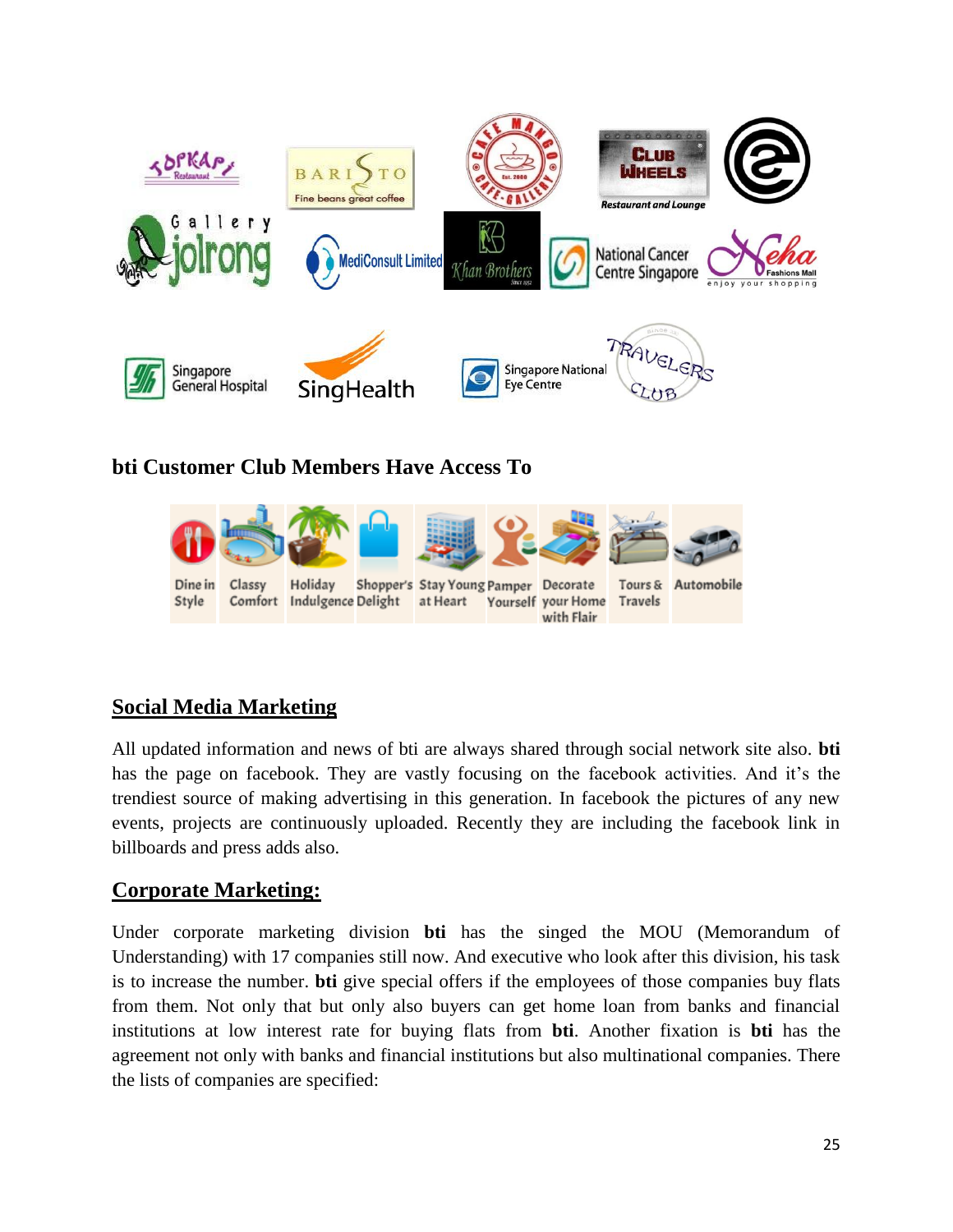| 1              | For United Commercial Bank Employees only              |
|----------------|--------------------------------------------------------|
| $\overline{2}$ | For Brac Bank Ltd Employees only                       |
| 3              | For The City Bank Ltd. Employees & Family Members only |
| 4              | For Standard Chartered Bank Employees only             |
| 5              | For Estern Bank Ltd. Employees only                    |
| 6              | For Dutch Bangla Bank Ltd. Employees only              |
| 7              | For Woori Bank Ltd. Employees only                     |
| 8              | For First Security Islami Bank Employees only          |
| 9              | For ICB Islamic Bank Ltd. Employees only               |
| 10             | For Berger Paints Bangladesh Ltd. Employees only       |
| 11             | For IDLC Finance Ltd. Employees only                   |
| 12             | For Square Hospitals Ltd. Employees only               |
| 13             | For DHL Employees only                                 |
| 14             | For Trust Bank Ltd. Employees only                     |
|                | For Trust Bank Ltd. Customers only                     |
| 15             | For British American Tobacco Employees only            |
| 16             | For HUAWEI Technologies BD Ltd. Employees only         |
| 17             | For FAS Finance & Investment Limited employees only    |

# **4.2Other Activities**

For the first time **bti** arranged an event in National Museum for the children of customers. In that event I was asked to be the anchor for whole program. The script was also prepared by me.

There is a report given which can provide the detail-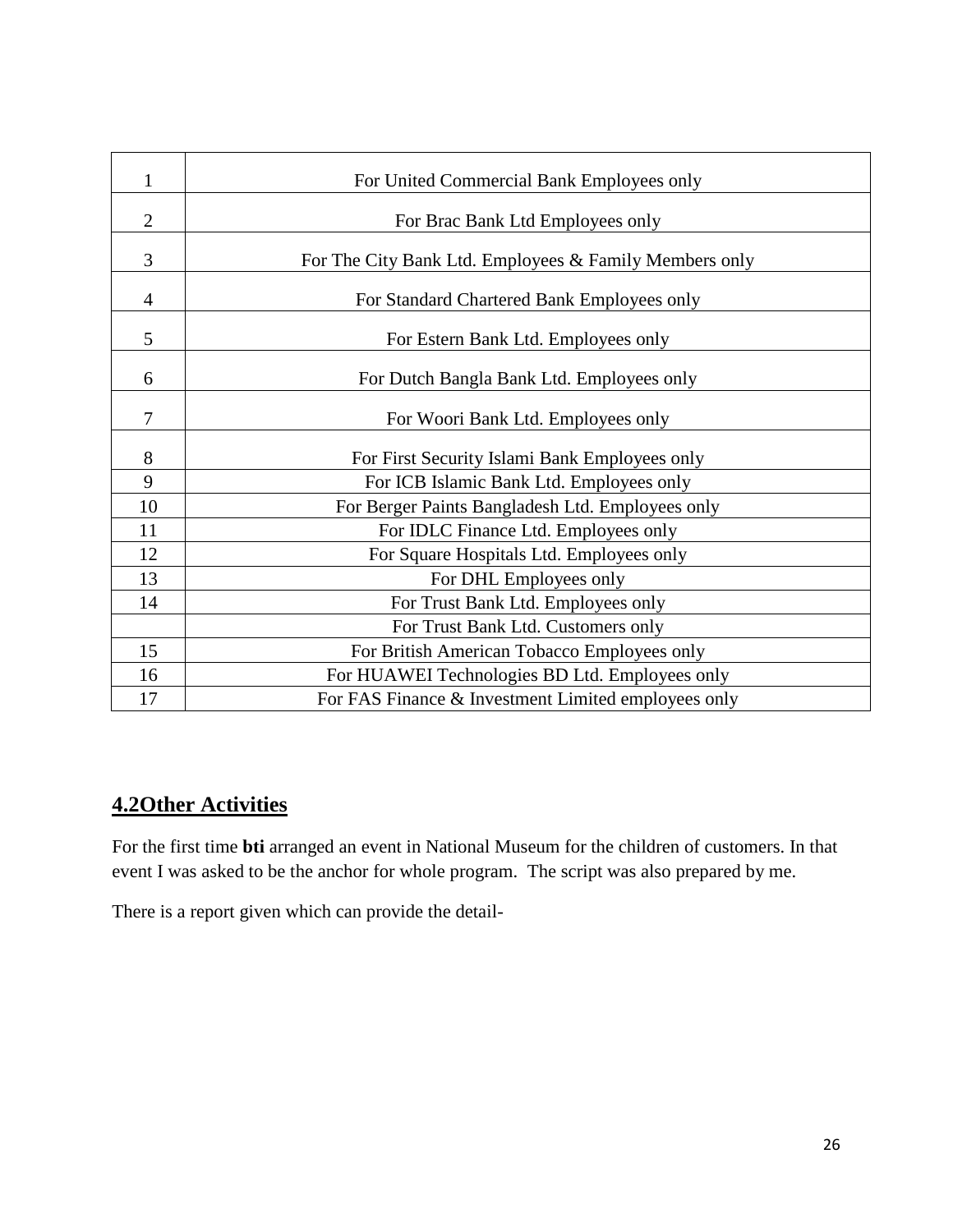# **Report on "National Treasure Hunt"**

Date: June 22, 2013

Location: Bangladesh National Museum, Shahbagh, Dhaka

#### **National Treasure Hunt:**

The program was open from 11:00 am to 3:00 pm for all bti customers. Total of 55 participants had participated in the National Treasure Hunt program. At 11.00 am customer had gathered in the auditorium with their children and marketing executive provided a question paper to each one of them related to the national museum and Mr. Arun Ghosh (Artist), Dr. Niru Shamsun Nahar (Deputy Keeper) & Mr. Ashique Un Nabi (ED-MB, bti) had delivered their speech and briefing to present customers and media personnel.

After the briefing session all children along with their parents had visited to find out the answers within the national museum within 1 hour and 30 minutes to solve those questions and all of them had submitted the question sheet within the stipulated time. Within this 1 hour and 30 minutes all the children as well as their parents were so excited to find the right answers.

Decorative & welcoming materials of National Treasure Hunt program (X-stand, Festoon)

The entire customers were highly satisfied about the program and hospitality of bti customer club. bti customer club had provided a snacks packet including lays chips, chocolate milk, safari chocolate, lexus biscuits and mum water bottle to each of the children and parents.

#### **Recommendations:**

Though the arrangement of the program was so good but participate was not as expected. From experience of the event, some recommendations for future are as bellows:

- We should arrange different innovative event with customer at  $2<sup>nd</sup>$  half of a day because most of the children are studying in different English/Bangla medium school and most of the time schools are open and have their exam schedule at Saturday  $1<sup>st</sup>$  half due to political unrest.
- $\checkmark$  Sales and CSD team supported the program in various ways and made this program a successful one but customer participant was lower than the Art Competition program. On upcoming events, continuous cordial support from both of these teams is expected and highly recommended.

In future we should not include only e-mail and telecommunication to serve information on bti customer club activities. We must include postal invitation (card or formal letter).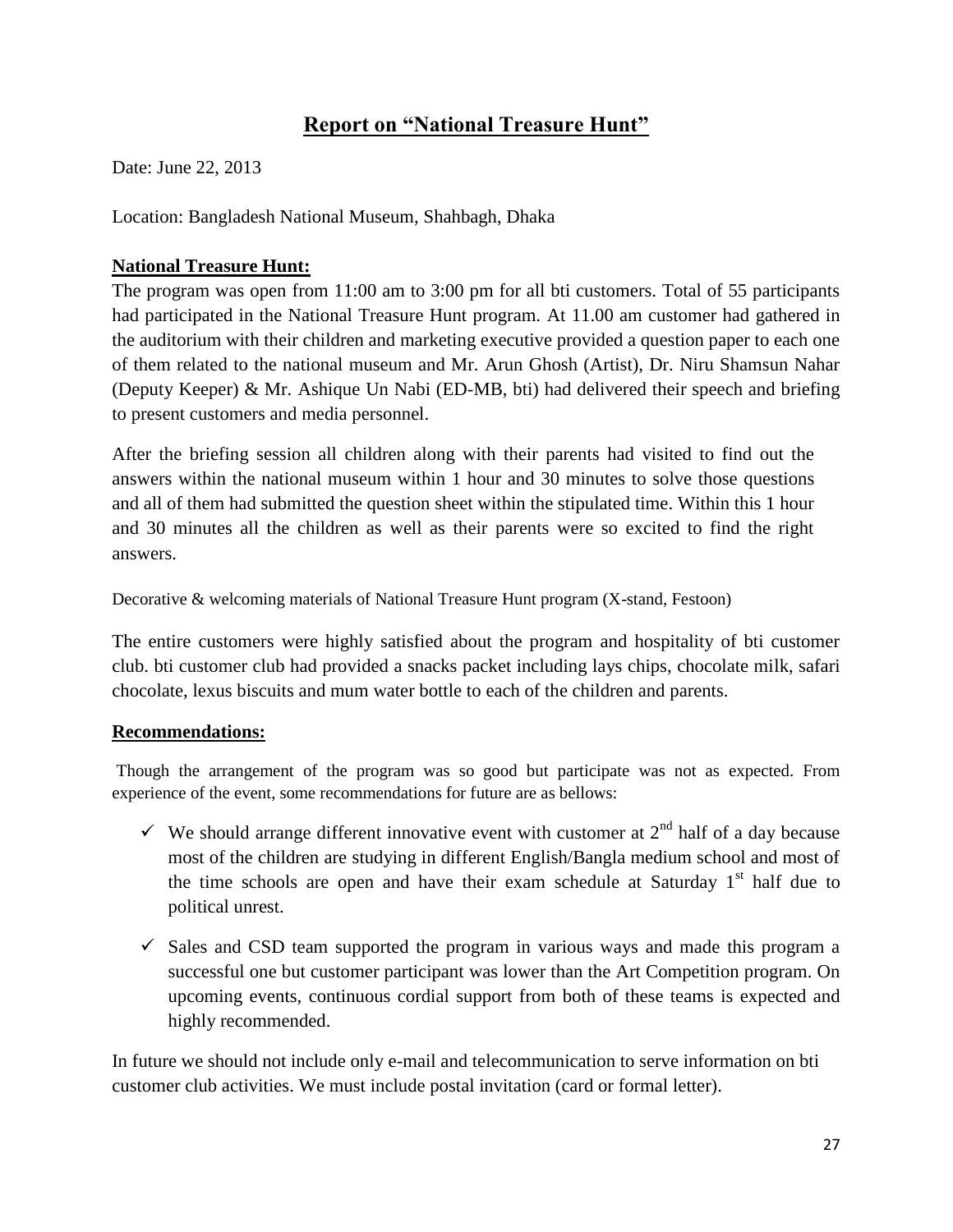# **Chapter 5: Challenges and Proposed Course of Action for Improvement**

### **5.1 Observed in the Organization**

Constraint is the element factor or a subsystem that works as a bottleneck. It restricts an entity, project, or system (such as a manufacturing or decision making process) from achieving its potential (or higher level of output) with reference to its goal. On the productivity side, it can also refer to the positive ideas of focus and optimizing goals by specifying relevant constraints and finding "corner solutions" via linear inequality constraints.

I faced some problems during preparing the affiliation report and most of them were my personal problems. Those are –

- **1)** Lack of time as it is a small semester and the internship duration is only three months.
- **2)** During collecting the market intelligence I had to hide my identity and had to tell lots of fake things which were sometimes awkward.
- **3)** I get known to those companies so in future I cannot go for any different purpose
- **4)** I was not getting conveyance for rent survey
- **5)** Customers were not willing to participate in survey. Sometimes they react very rudely while talking over phone. Most of the times they got disturbed and told will talk later to avoid.
- **6)** I was not provided with official number. In many official purposes I had to call from my personal number.
- **7)** I was not provided with the separate desk to work.
- **8)** Before going any competitor's office I was not properly instructed about how would I act. That was set by me.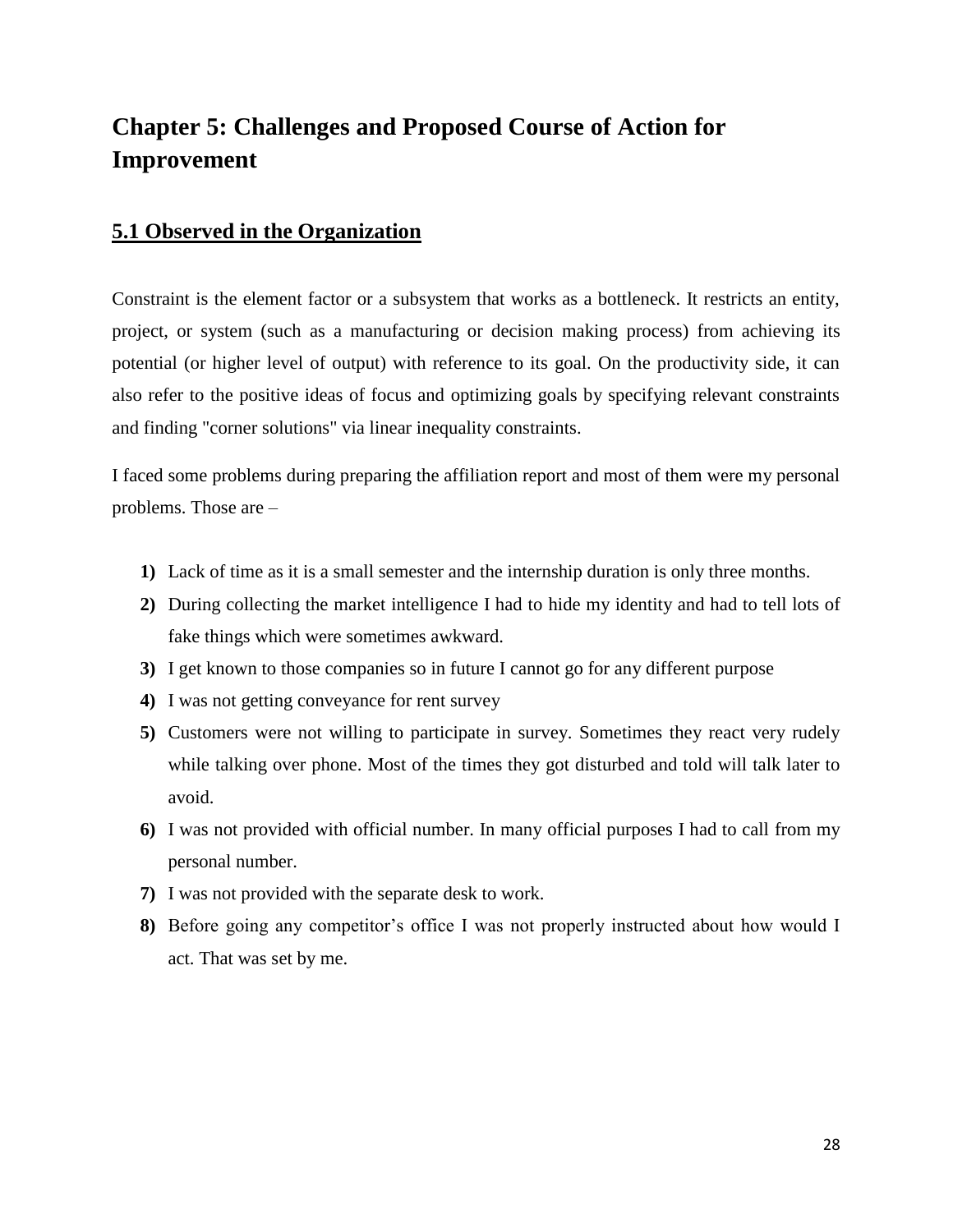# **Chapter 6: Internship Experience**

Though I faced challenges during my internship but I have learned so many good things also. Its rules and regulation was strictly maintained so that I got a good lesion about corporate.

- There was good team co-ordination. And I also came to know how to work in team.
- I had to go different offices during internship period. And by this my communication skill gets better.
- In office every morning I had to attend standing meeting. In standing meeting the HOD, Managers and executives used to share the bottlenecks, target fulfillment, outcome and follow-up with each other. From this I got a good practice to attend every morning standing meeting how one bottlenecks are shared to colleagues in front of HOD.
- I learned how to cope up in corporate culture and behavior.
- I got a good lesson of how to behave with customers if they got impatient.
- I got a good practice that how to make agree a customer to talk over the phone for answering question or participate in questionnaire survey.

### **Others**

 I was the anchor in an event which is organized by bti and for the first time I talked in front of mike. It was also a good experience and totally new for me.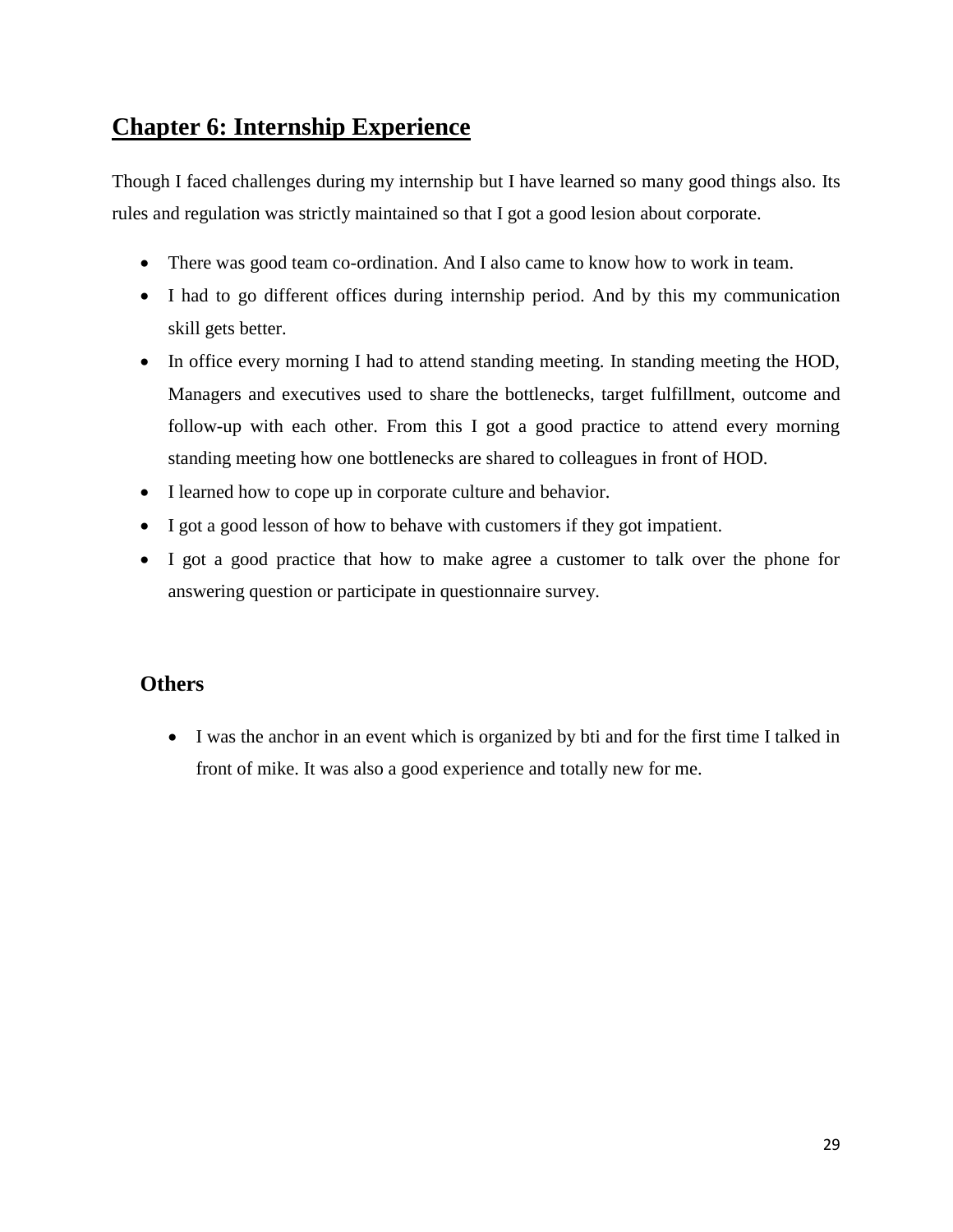# **Chapter 7: Recommendation**

In my short span of internship program, I have gained practical experiences about working in a department. I had discovered few things from day to day operations. In light of that I make following recommendations:

- I think Marketing and Brand Department has to be decentralized to make the decision with more responsibility.
- For research purpose especially Research and Development (R&D) Department can organized.
- Customer segmentation can be changed
- Low cost apartments may be built according to the current demand.
- Price range can be little bit low in comparison to their competitors
- They can take part in REHAB fair for more publicity because mid level or new customers still do not know about **bti.**
- They should offer discounts and gifts to customers in their in-house fair.
- They can be more flexible about changing designs according to customer's choice because sometimes customers complain about ignoring their decisions.
- They can reduce the work load of employees or may occupy in another departmental works instead of downsizing.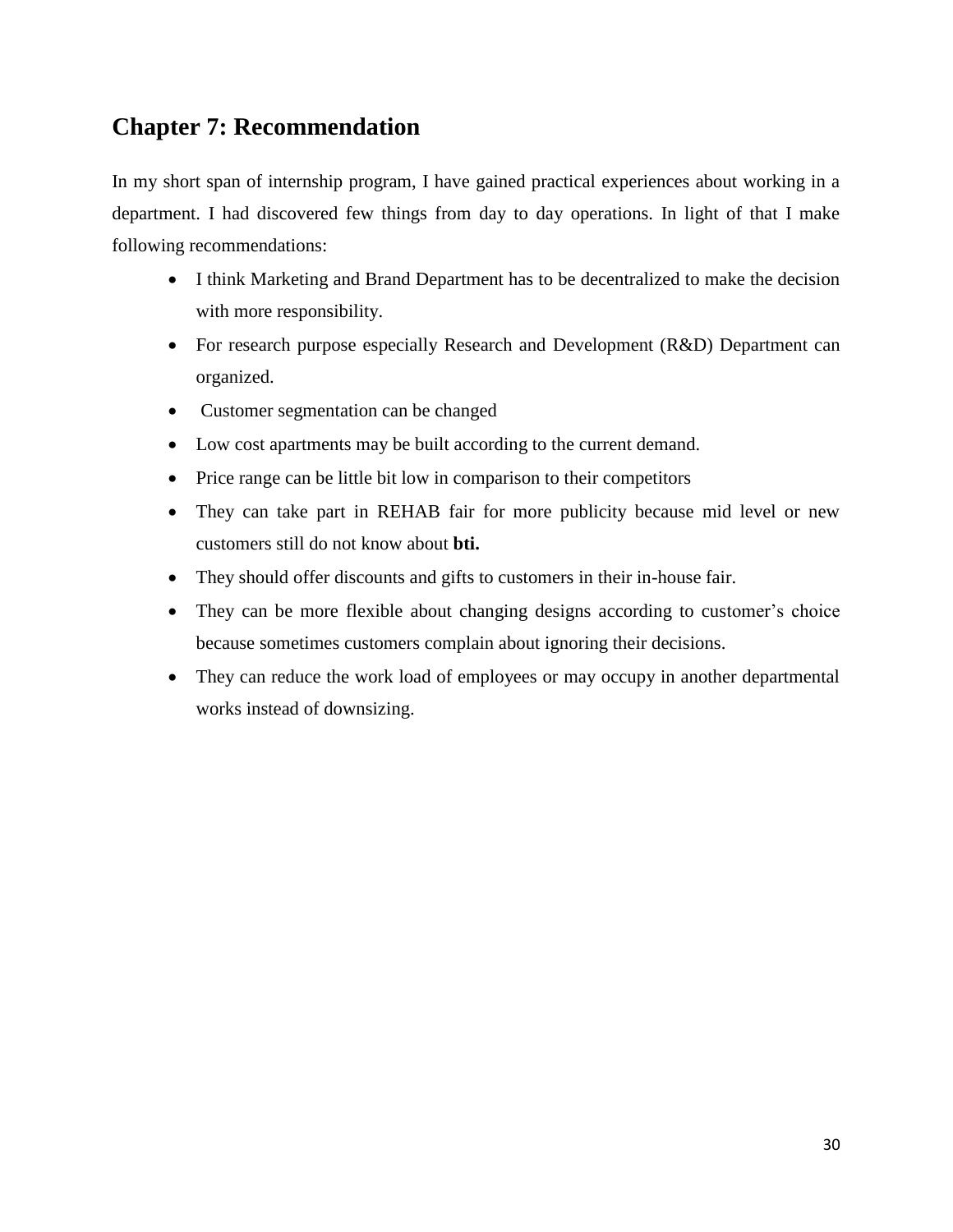### **Chapter 8: Conclusion**

It is already discussed that **bti** is a renowned company. It is the pioneer of real estate sector in Bangladesh. It has a brand value. It has a created a superior image in comparison to the other developer companies. In other words, **bti** has a clear advantage over competitors.

**bti** has some additional advantageous features in comparisons to its competitors. It has its product category like premium and classic for upper and upper middle class. It provides the additional service for the investors which is Group Ownership (GO). The most unique service is the Customer Club which is systematized only for the **bti** customers. No other competitors have this kind of creation. Customers get benefited by being the member of this. Their Corporate Marketing is also very effectual for pull the customers by presenting the offerings and promotions.

Their marketing and brand department used to arrange events quarterly in a year. They arranged Art Competition, Treasure Hunt Quiz Contest for the customer's children. They invited all the families. They arranged grand apartment in-house fair and usually they make it happen quarterly. They arranged quarterly central meeting and in that meeting total of 550 employees were present. These entire events are happened within this year.

Their every department is so strong. Their CSD (Customer Service Department) is available for customers 24 hours.

They always have been up to date with their competitor's activities with their research team. And they set their competitive value of apartments. And they keep every detail about if their competitor starts any new project.

Though **bti** has its brand value but the current political situation and economic condition are not in favor of this business. Nowadays the numbers of nuclear families are increasing so the demands of big size flats are decreasing. Lands for premium collections are also on the way to be finished. So near future the overall real estate business sector can be in frightening position.